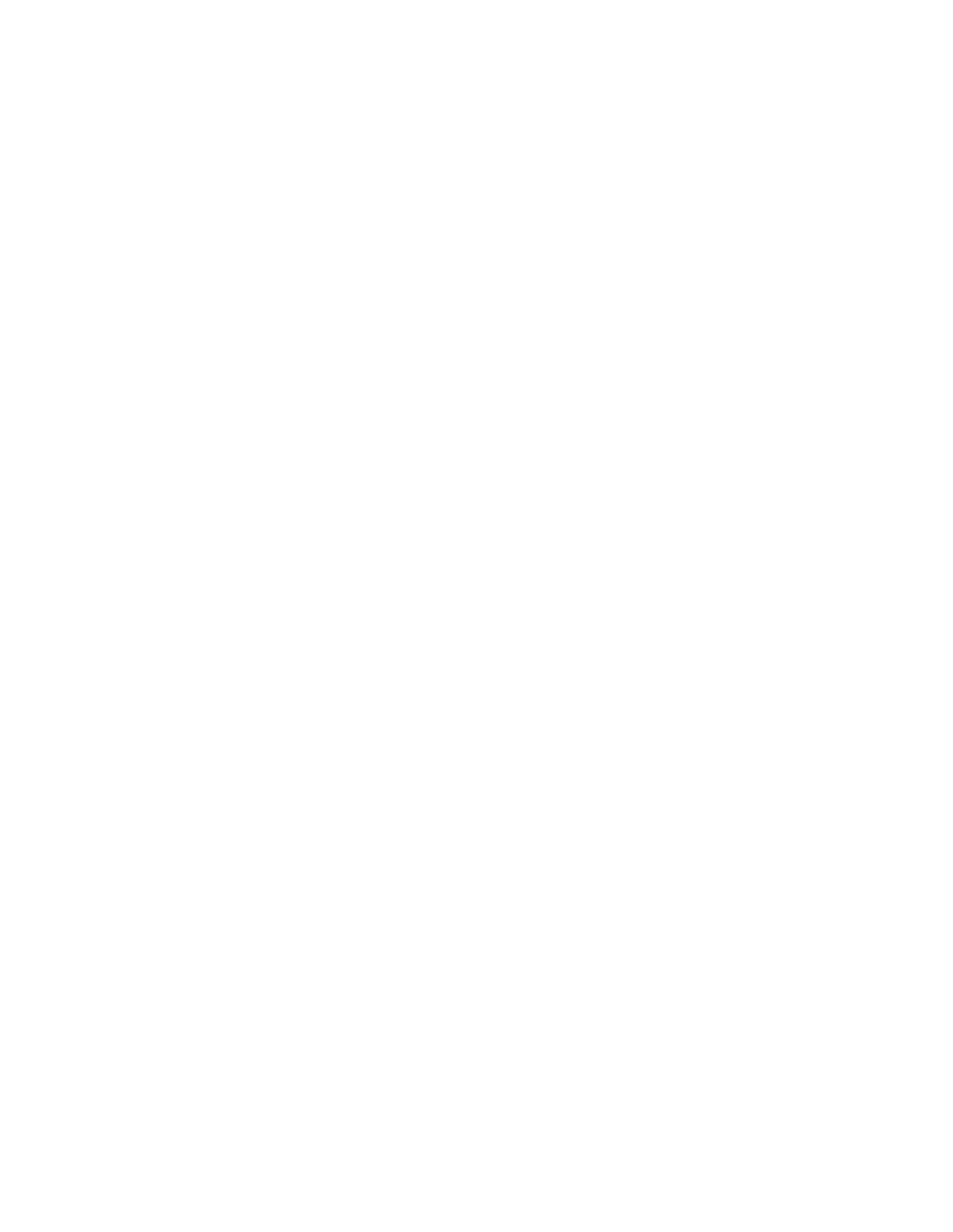## NOTICE

This publication describes the common network interfaces that are required to interconnect facilities and equipment across the QWEST Basic Video Dialtone network in the Omaha Trial area. Included are descriptions of the interface between the interactive video service provider and the video dialtone network for transporting service information, as well as the interface for the distribution of these services from the video dialtone network to the end-user.

QWEST Communications International Inc. reserves the right to revise this document for any reason, including but not limited to, conformity with standards promulgated by various governmental or regulatory agencies; utilization of advances in the state of the technical arts; or to reflect changes in the design of equipment, techniques, or procedures described or referred to herein.

Liability to anyone arising out of use or reliance upon any information set forth herein is expressly disclaimed, and no representation or warranties, expressed or implied, are made with respect to the accuracy or utility of any information set forth herein.

This document is not to be construed as a suggestion to any manufacture to modify or change any of its products, nor does this publication represent any commitment by QWEST Communications International Inc. to purchase any specific products. Further, conformance to this publication does not constitute a guarantee of a given supplier's equipment and/or its associated documentation.

Ordering information for QWEST Publications can be obtained from the reference section of this document.

If further information is required, please contact:

QWEST Communications International Inc. Manager – New Services Planning 700 W. Mineral Ave. MN-F15.15 Littleton, CO 80120 (303) 707-7107 (303) 707-9497 Fax # E-mail: jhsmit2@qwest.com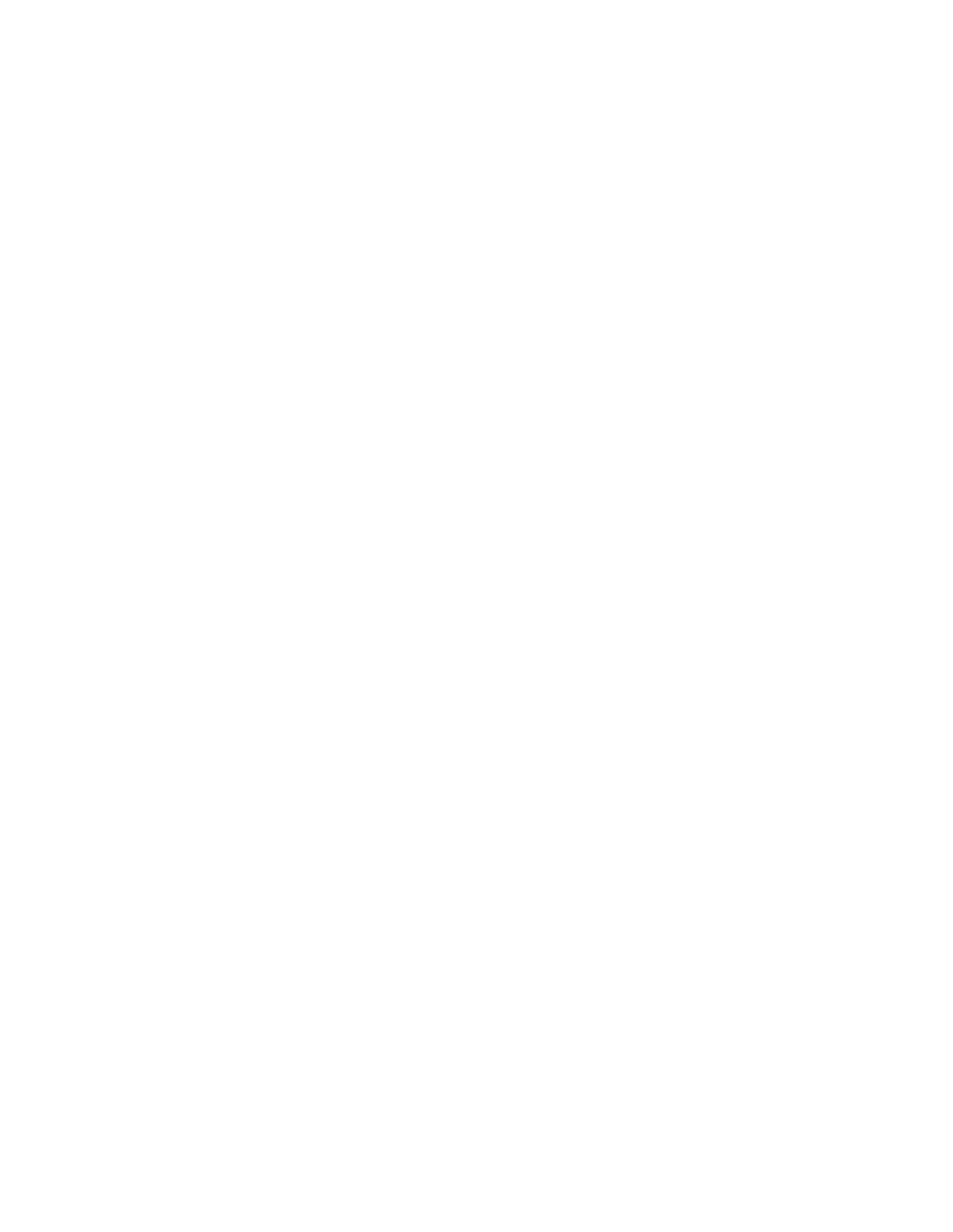## COMMENTS on PUB 77341

## PLEASE TEAR OUT AND SEND YOUR COMMENTS/SUGGESTIONS TO:

QWEST Corporation Manager – New Services Planning 700 W. Mineral Ave. MN-F15.15 Littleton, CO 80120 (303) 707-7107 (303) 707-9497 Fax # E-mail: jhsmit2@qwest.com

Information from you helps us to improve our Publications. Please take a few moments to answer the following questions and return to the above address.

If you answered NO to any of the questions and/or if you have any other comments or suggestions, please explain:

\_\_\_\_\_\_\_\_\_\_\_\_\_\_\_\_\_\_\_\_\_\_\_\_\_\_\_\_\_\_\_\_\_\_\_\_\_\_\_\_\_\_\_\_\_\_\_\_\_\_\_\_\_\_\_\_\_\_\_\_\_\_\_\_\_\_\_\_\_\_

| (Attach additional sheet, if necessary) |
|-----------------------------------------|
| Date ________________                   |
|                                         |
|                                         |
|                                         |
|                                         |
|                                         |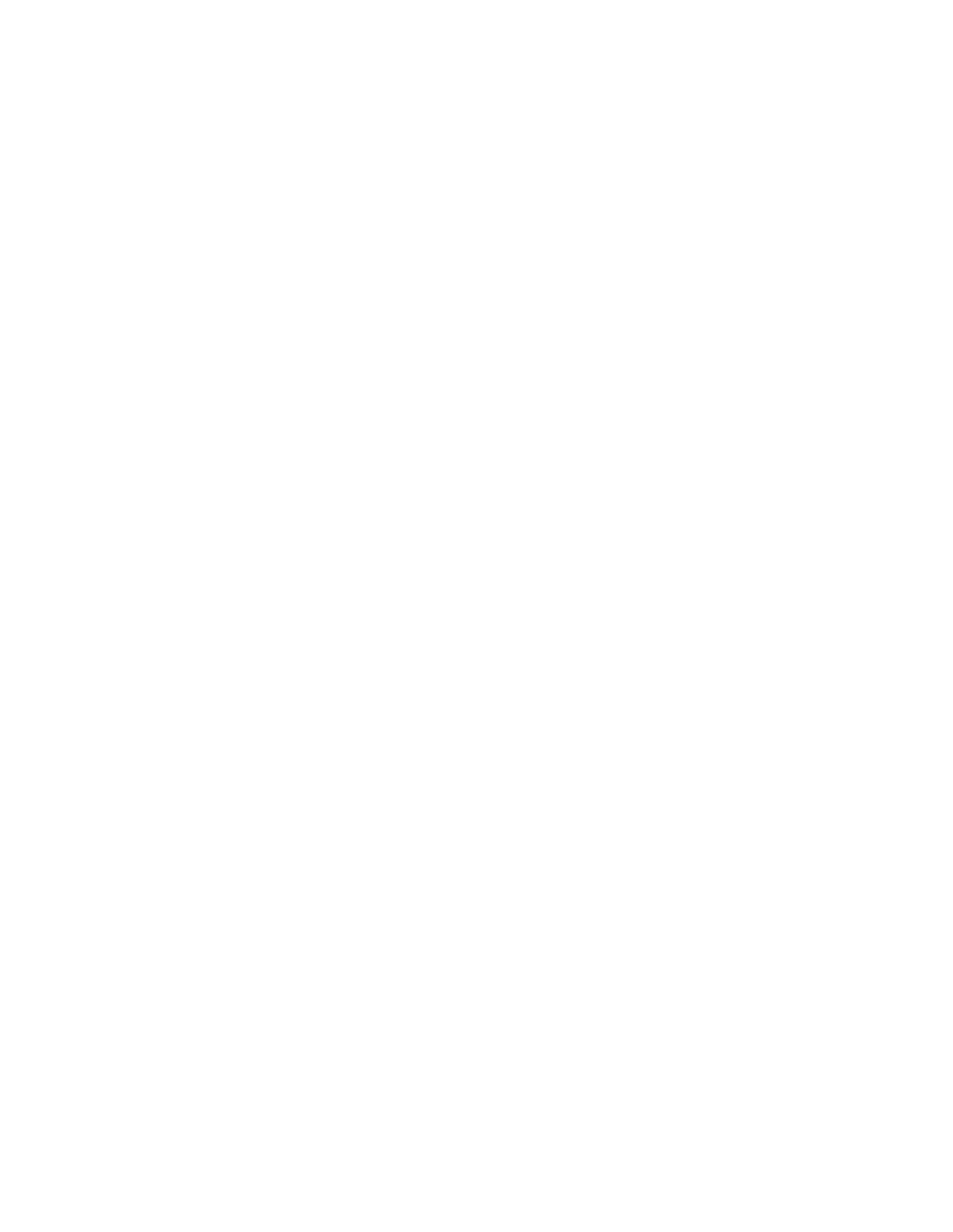## **CONTENTS**

|    |                                               | <b>Chapter and Section</b>                                          | Page               |
|----|-----------------------------------------------|---------------------------------------------------------------------|--------------------|
| 1. | 1.1<br>1.2<br>1.3                             |                                                                     | $1 - 1$<br>$1 - 1$ |
| 2. | 2.1<br>2.2                                    |                                                                     |                    |
| 3. | 3.1<br>3.2<br>3.3                             | Network Channel (NC) and Network Channel Interface (NCI) Codes  3-1 |                    |
| 4. | 4.1<br>4.2<br>4.3<br>4.4<br>4.5<br>4.6<br>4.7 |                                                                     |                    |
| 5. | 5.1<br>5.2                                    | Customer Responsibilities (Provider and End-User)  5-1              |                    |
| 6. | 6.1<br>6.2                                    |                                                                     |                    |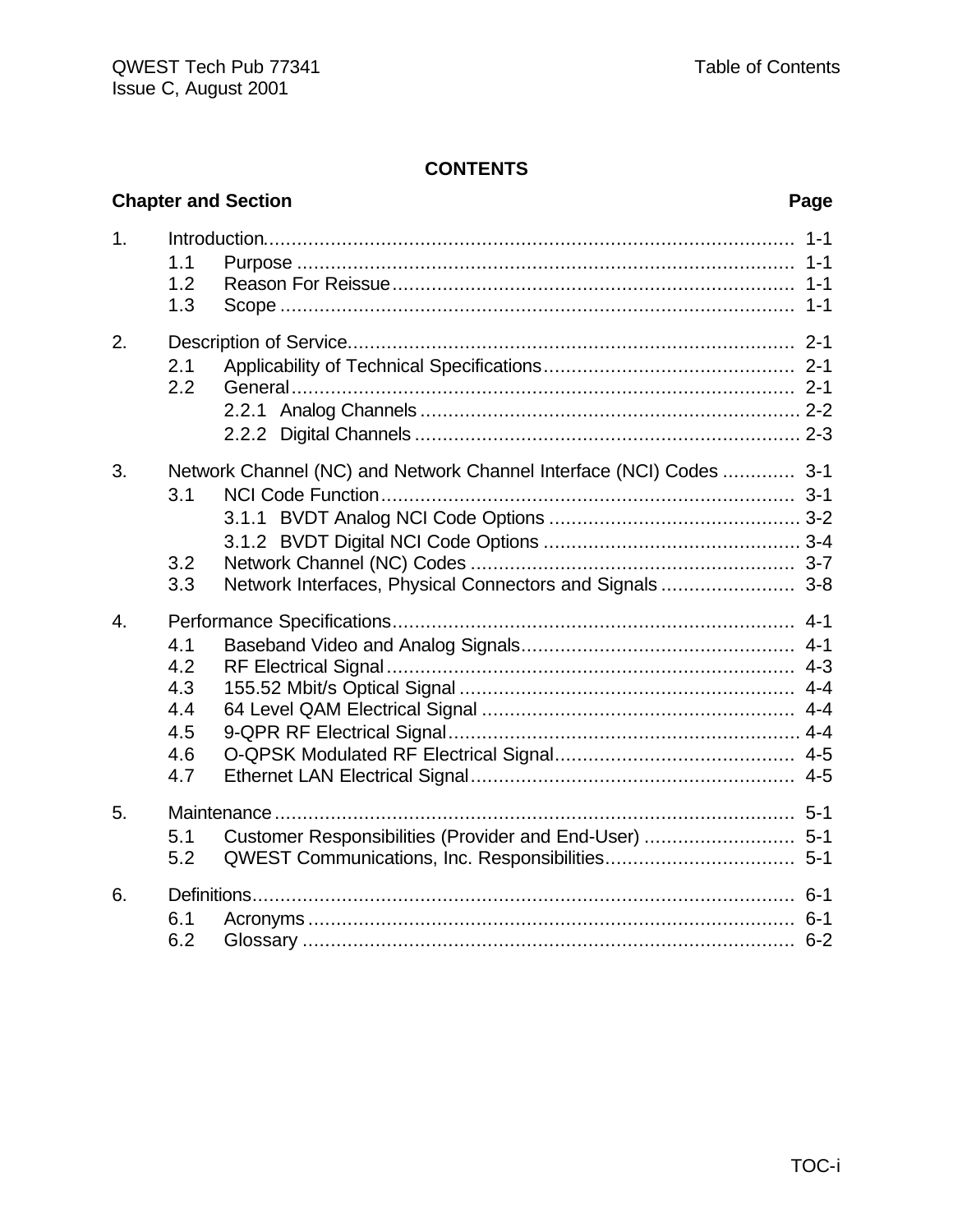# **CONTENTS** (Continued)

**Chapter and Section Page** 

| 7. | 71  | American National Standards Institute/Institute for Electrical |  |
|----|-----|----------------------------------------------------------------|--|
|    |     |                                                                |  |
|    | 7.2 |                                                                |  |
|    | 7.3 |                                                                |  |
|    | 7.4 |                                                                |  |
|    | 7.5 |                                                                |  |
|    | 7.6 |                                                                |  |
|    | 7.7 |                                                                |  |

# **Figures**

| $3 - 1$ |  |
|---------|--|
| $3-2$   |  |
|         |  |
| $3 - 4$ |  |
|         |  |

## **Tables**

| $3 - 1$ |                                                                    |  |
|---------|--------------------------------------------------------------------|--|
| $3 - 2$ | Summary of Network Interfaces, Physical Connectors and Signals 3-8 |  |
| $4 - 1$ | QWEST Level 1 Gateway Video Signal Transmission Channel            |  |
|         |                                                                    |  |
|         | 4-2 QWEST Level 1 Gateway Audio Signal Transmission Channel        |  |
|         |                                                                    |  |
| $4 - 3$ |                                                                    |  |
| $4 - 4$ |                                                                    |  |
| $4 - 5$ |                                                                    |  |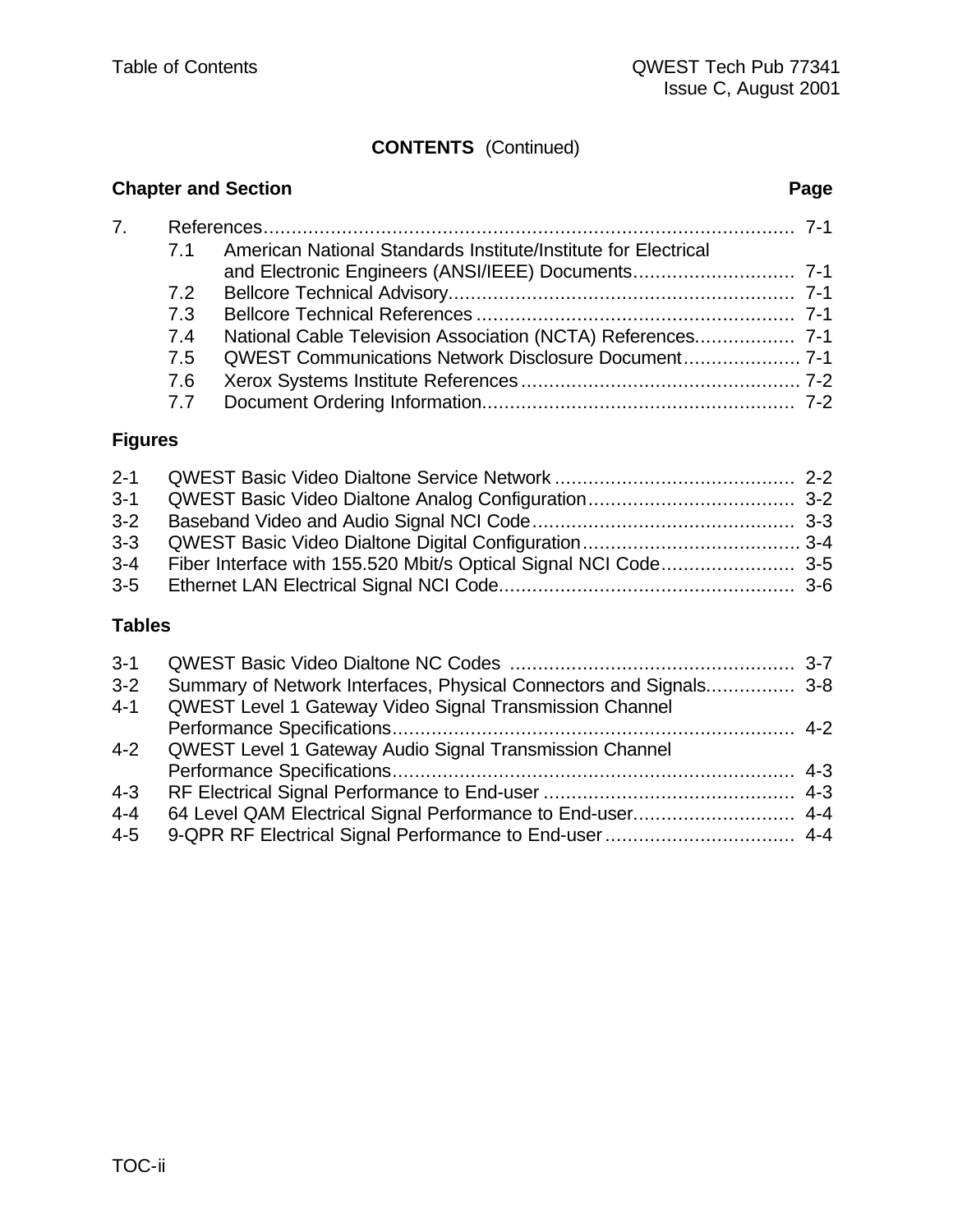## **1. Introduction**

#### **1.1 Purpose**

This document describes QWEST Basic Video Dialtone (BVDT) Service offered by QWEST Communications, Inc. for the Omaha Trial service area. It covers distinguishing service features, technical specifications and defines valid interfaces.

## **1.2 Reason For Reissue**

This technical publication is being reissued for the following reasons:

- a) Addition of a new digital interface for using 9-Quadrature Partial Response (QPR) modulation technique for special program material, shown in Network Disclosure No. 176, dated 8-1-94.
- b) Changes in network interfaces shown in Network Disclosure No. 217, dated 4-19-95. The radio frequency bands have been expanded.
- c) Various editorial changes in the document.

## **1.3 Scope**

Throughout this document, the QWEST Basic Video Dialtone Service shall be referred to as BVDT.

This publication describes the common network interfaces that are required to deploy transport facilities across the BVDT network. Included are descriptions of the interface specifications between the video programmers, information providers and enhanced video providers **(hereafter referred to as "provider")** and the BVDT network for transporting service information, as well as the requirements for the distribution of these services from the BVDT network to the end-user. For this service, the term end-user refers to the subscriber of the BVDT Service.

Information is transported from the provider to a central reception and distribution point, commonly referred to as the QWEST Level 1 Gateway. The information is a combination of video, audio, private data, and network control data. BVDT Service is capable of supporting both traditional broadcast and cable television programming as well as enhanced pay-per-view, video-on-demand, and interactive services through the use of analog video technology and compressed digital technology.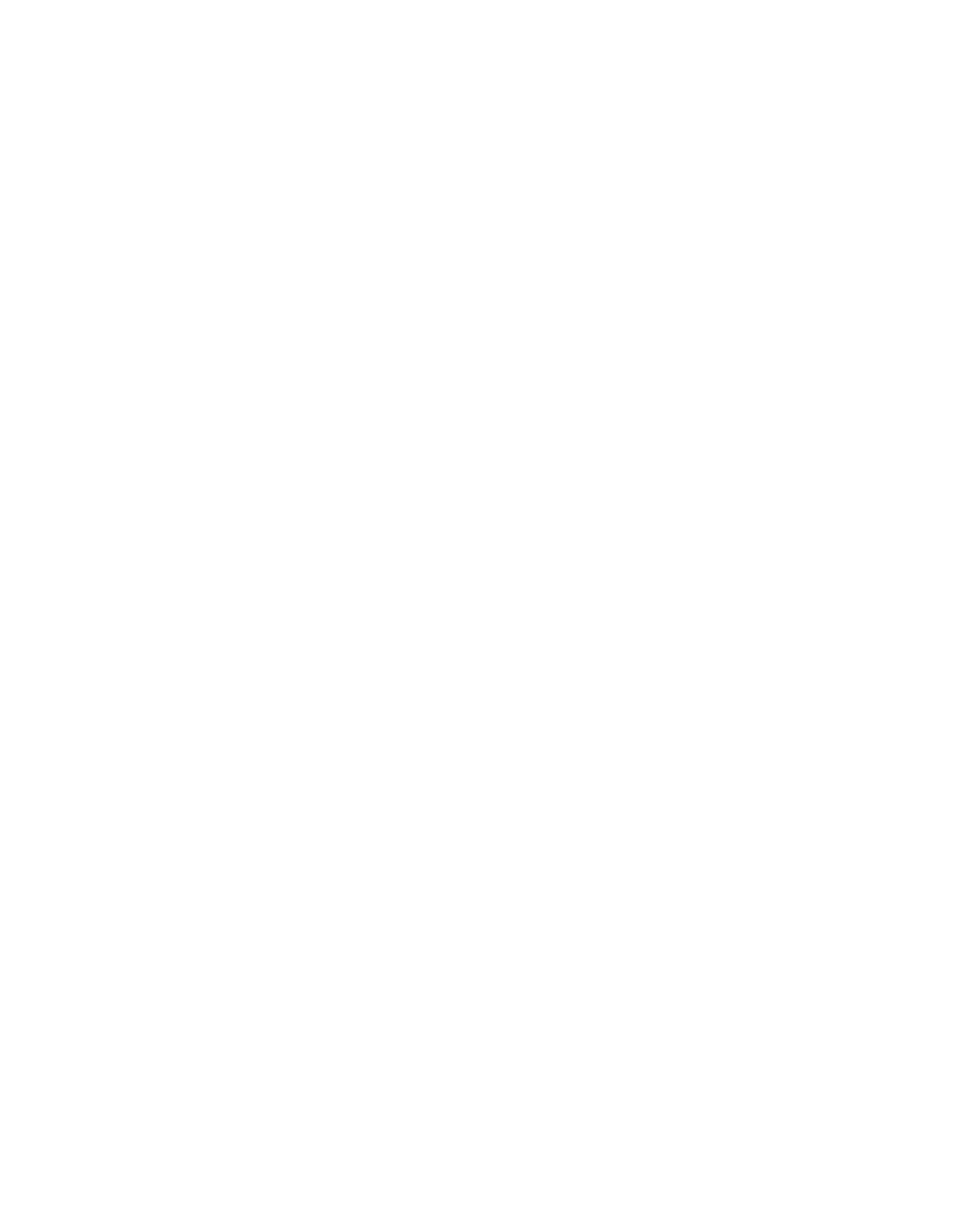## **2. Description of Service**

## **2.1 Applicability of Technical Specifications**

The technical specifications presented in this document are applicable to QWEST Basic Video Dialtone (BVDT) Service for the Omaha Trial service area. It does not attempt to describe the transmission equipment used to provide this service.

## **2.2 General**

It should be noted that the communications described in this document are common to a passband architecture. This design takes advantage of modulated Radio Frequency (RF) carriers to combine several types of modulation schemes, contention techniques, and transport protocols over one shared medium. Critical to the understanding of this process is the concept of forward and reverse path signaling. The RF spectrum is split into two separate and distinct directional communication pathways. The reverse path is the spectrum reserved for communication from end-users on the shared network to the centralized control area commonly referred to as the QWEST Level 1 Gateway. Forward path signaling is the spectrum reserved for communication from the QWEST Level 1 Gateway to the multiple end-users of the shared medium. The two communication pathways are separated by a guard band where no communication is carried in order to eliminate interference.

This publication describes the common network interfaces that are required to deploy transport facilities across the BVDT network. Included are descriptions of the interface between the providers and the BVDT network for transporting service information, as well as the interface for the distribution of these services from the BVDT network to the end-user. A general network layout and the interfaces (numbered 1 - 6) are shown on the following Figure 2-1.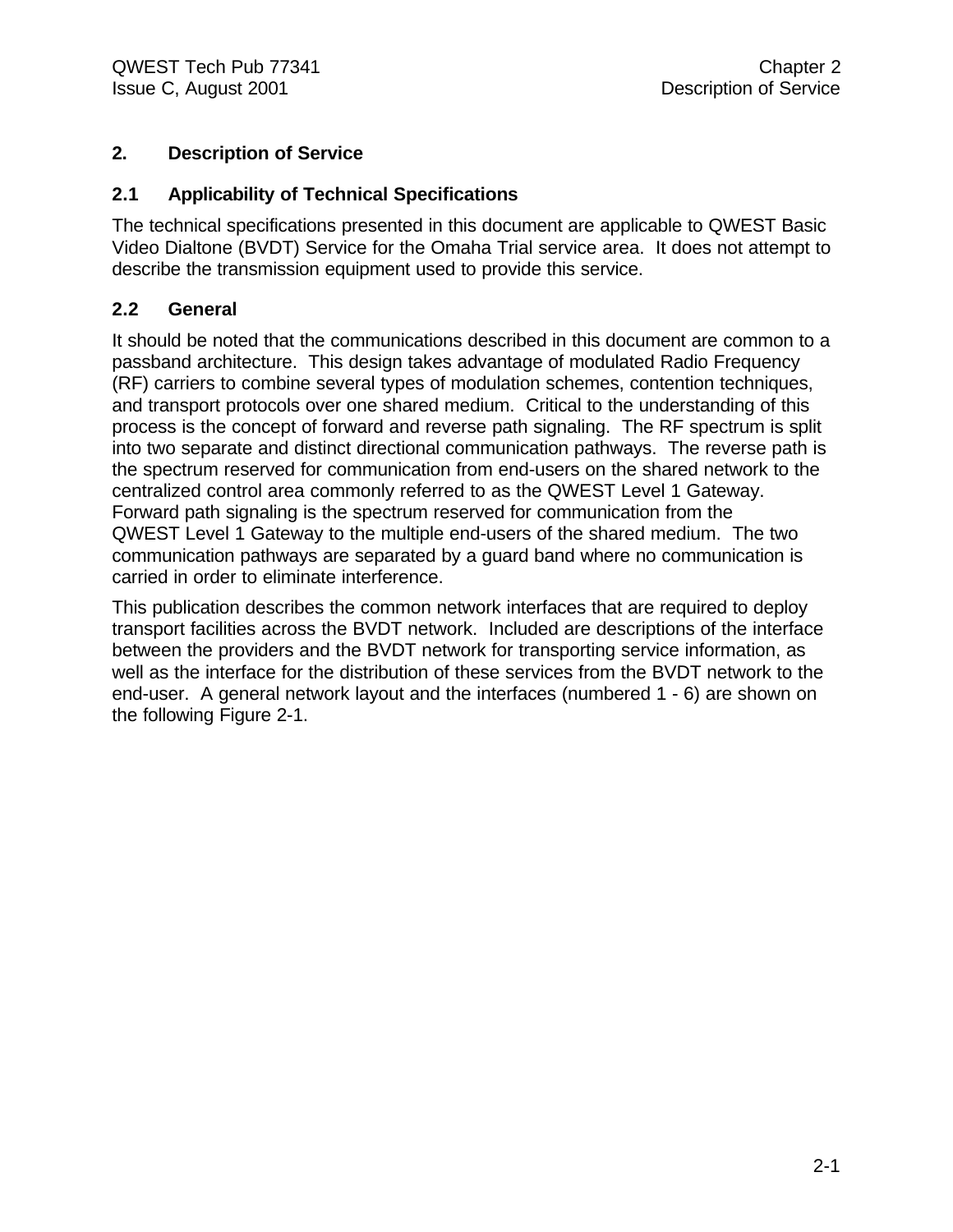

Numbers 1 - 6 refer to specific interfaces which are described in this document.

RF - Radio Frequency

**Figure 2-1** QWEST Basic Video Dialtone Service Network

BVDT provides RF spectrum to the end-user for provision of various program services. There are two sets of standard Federal Communications Commission (FCC) format signals included in the RF signal. One set of signals contains commonly used RF channels that are directly usable by an end-user's receiver. The other set of RF signals contain encoded digital programming signals. An interactive signaling channel is also provided for control by the end-user and for selection of programming.

## **2.2.1 Analog Channels**

At the provider location QWEST will receive baseband analog video channels (Number 1) which convey a 525-line, System M-National Television Systems Committee (NTSC) color or monochrome video signals. In addition QWEST will receive two 15 KHz baseband audio signals associated with each video channel.

The baseband video and audio signals as described in the standards document EIA/TIA-250-C-1989, *Electrical Performance Standard for Television Transmission Systems*, except as described in this technical publication. The baseband video interface shall be a 1 volt peak-to-peak signal with a 75 ohm unbalanced termination. The baseband audio interface shall be a 600 ohm balanced termination for left and right channels.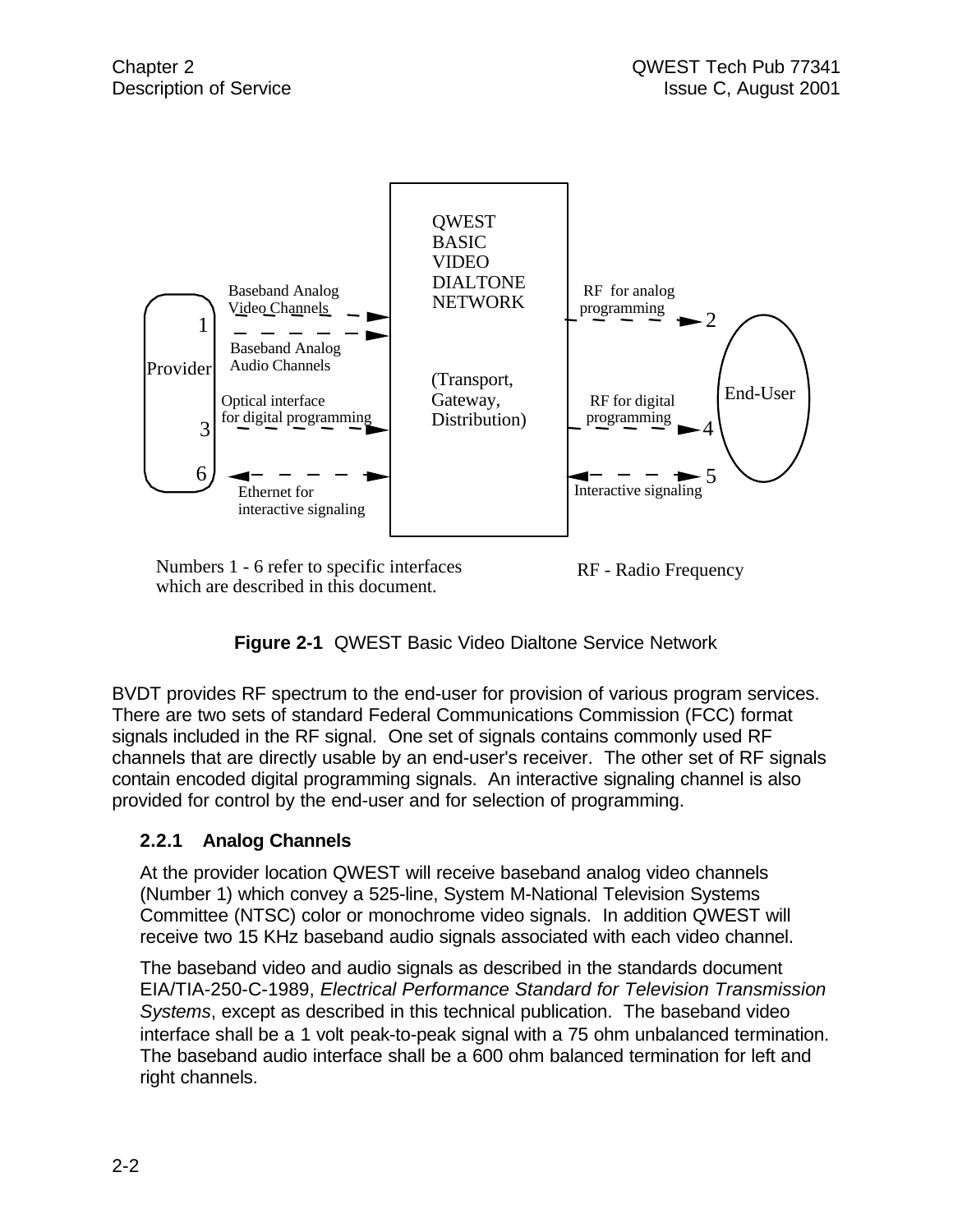The BVDT output to an end-user is a RF electrical signal (Number 2) as described in the standards document National Cable Television Association (NCTA), *Recommended Practices for Measurements on Cable Television Systems*, Second Edition, Part 1. International Standard Book Number 0-940272-17-2. The frequency range of the RF electrical signal shall be between 54 MHz and 552 MHz. The RF interface will be a 75 ohm unbalanced termination. Each RF channel occupies a 6 MHz envelope according to the FCC Standard.

Complete network interface information may be found by referring to the QWEST Network Disclosure No. 121, dated 8-1-93.

## **2.2.2 Digital Channels**

At the provider location QWEST will receive optical signals (Number 3) conveying digitized representations of 525-line, System M-National Television Systems Committee (NTSC) color or monochrome video signals, associated audio signals and associated synchronization signals. Digital programming (Number 4) will be provided to the end-user as a result of interactive signaling (Number 5) between the end-user, QWEST BVDT network and provider. Four common interfaces will be utilized which are described as follows (and by referring to the Figure 2-1 shown previously). Complete network interface information may be found by referring to QWEST Network Disclosure No. 217, dated 4-19-95.

- Number 3: Describes the input to the QWEST Level 1 Gateway. This is a 155.520 Mbit/s Optical Signal interface transporting MPEG-2 Systems Transport Streams. The physical interface for the BVDT optical signal shall meet the specifications described for OC-3 optical interface, intermediate reach, as defined in Bellcore document TR-NWT-000253, Issue 2, December 1991, Section 4, Table 4.11, Column IR-1, *SONET Common Generic Criteria* (see References). The physical optical connector shall be a FC/PC mechanical connector. The BVDT interface layers shall be defined in Bellcore document TR-NWT-000253, Issue 2, December 1991, Section 3.3.1. The BVDT interface signal shall be synchronized from a derived Stratum 3 timing source. The performance of the Stratum 3 timing is defined in Bellcore document TA-NWT-000436, *Digital Network Synchronization Plan*. The jitter specification for the BVDT signal shall meet the requirements described in Bellcore document TR-NWT-000253, Section 5.6.1.
- Number 4: Describes the interface at the system output to the end-user. This is a 64 Level Quadrature Amplitude Modulated (QAM) electrical signal in the RF spectrum, transporting MPEG-2 Systems Transport Streams. The frequency range of the QAM electrical signal shall be 552 MHz to 686 MHz with a FCC standard 6 MHz spacing between individual QAM signals for the subsplit cable known as "Cable A." The frequency range of the QAM electrical signal shall be 152 MHz to 752 MHz with a FCC standard 6 MHz spacing between individual QAM signals for the midsplit cable known as "Cable B." The physical interface will be a 75-ohm, female F connector.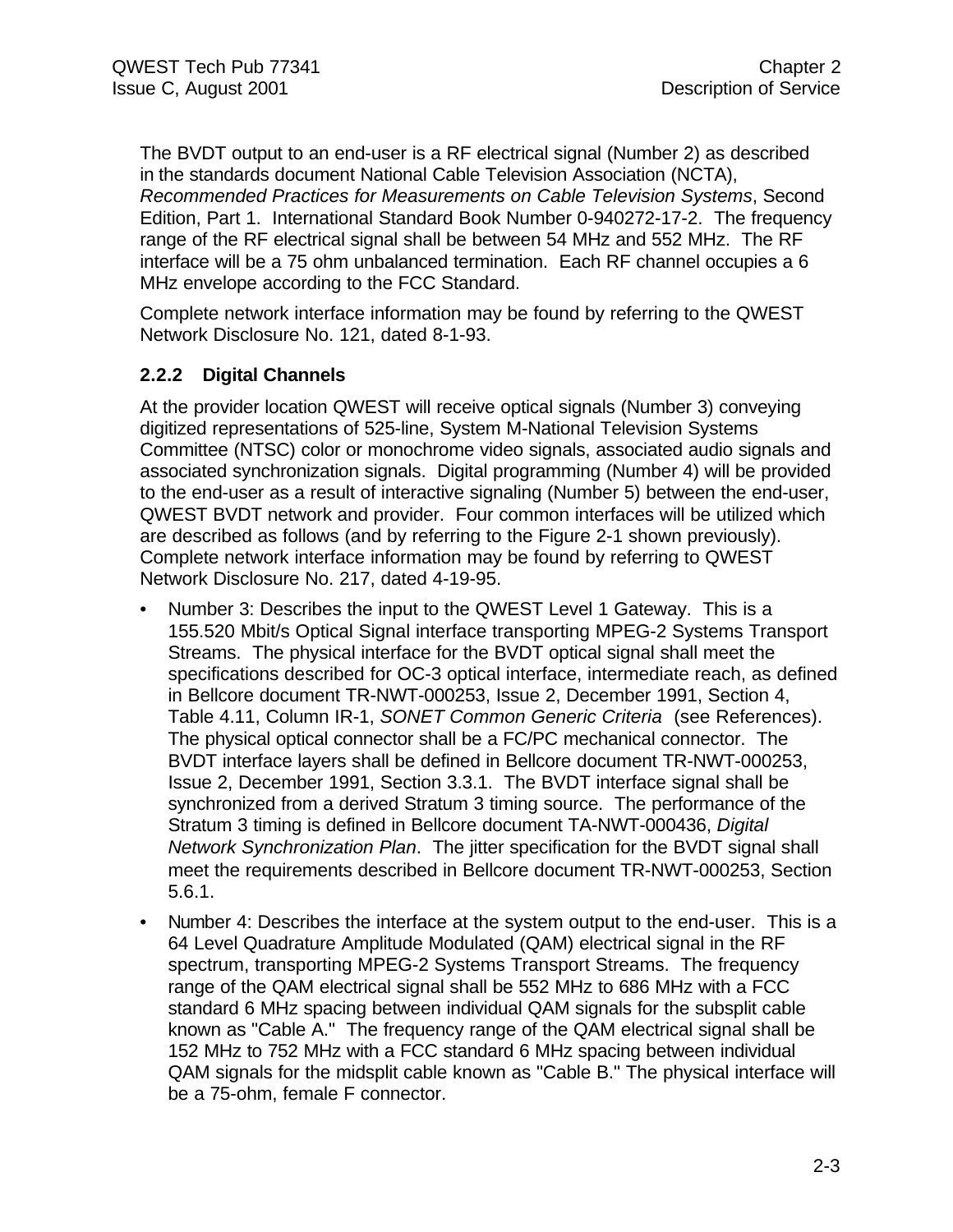QAM is used as a means of encoding digital information over radio, wireline or fiber transmission links. The method is a combination of amplitude and phase modulation techniques. QAM is an extension of multiphase phase shift keying which is a type of phase modulation. The primary difference between the two is the lack of a constant envelope in QAM versus the presence of a constant envelope in Phase Shift Keying (PSK) techniques. The technique is used as a result of its performance with respect to spectral efficiency.

Each 6 MHz envelope of the interactive spectrum will transport the digital information to the end-user set-top terminal. 64-QAM is used for the transport of digital signals over an analog carrier. Several simultaneous video programs can reside in a single 6 MHz envelope using digital encoding of the compressed video signal. The information rate of a 64-QAM, 6 MHz envelope is 30 Mbit/s. Of the total, approximately 3 Mbit/s is used for forward error correction. The net program information rate is approximately 27 Mbit/s.

An additional digital interface will be deployed using 9-Quadrature Partial Response (QPR) modulation technique for special program material. This process is used to increase the bandwidth of QAM signaling by modulating the in-phase and quadrature channels with partial response coders. ). Complete network interface information may be found by referring to Network Disclosure No. 176, dated 8-1-94.

- Number 5: Describes the signaling interface to and from the QWEST Level 1 Gateway and the end-user. This is forward and reverse path signaling utilizing differentially encoded Offset Quaternary Phase-Shift Keying (O-QPSK) modulation. The frequency range for the reverse path electrical signal will occupy 1.544 MHz in the spectrum between 5 MHz and 30 MHz in the subsplit cable known as "Cable A." The frequency range for the forward path electrical signal will be between 108 MHz and 120 MHz.
- Number 6: Describes the signaling interface to and from the QWEST Level 1 Gateway and the Provider. This is a forward and reverse path signaling utilizing Ethernet as described in Institute of Electrical and Electronic Engineers (IEEE) 802.3, *Local and Metropolitan Area Networks - Part 3: Carrier Sense Multiple Access with Collision Detection (CSM/CD) Access Method and Physical Layer Specifications.* The media access interface is as described in, *The Ethernet - A Local Area Network - Data Link Layer and Physical Layer Specifications, Version 2.0, 1982* (shown in References).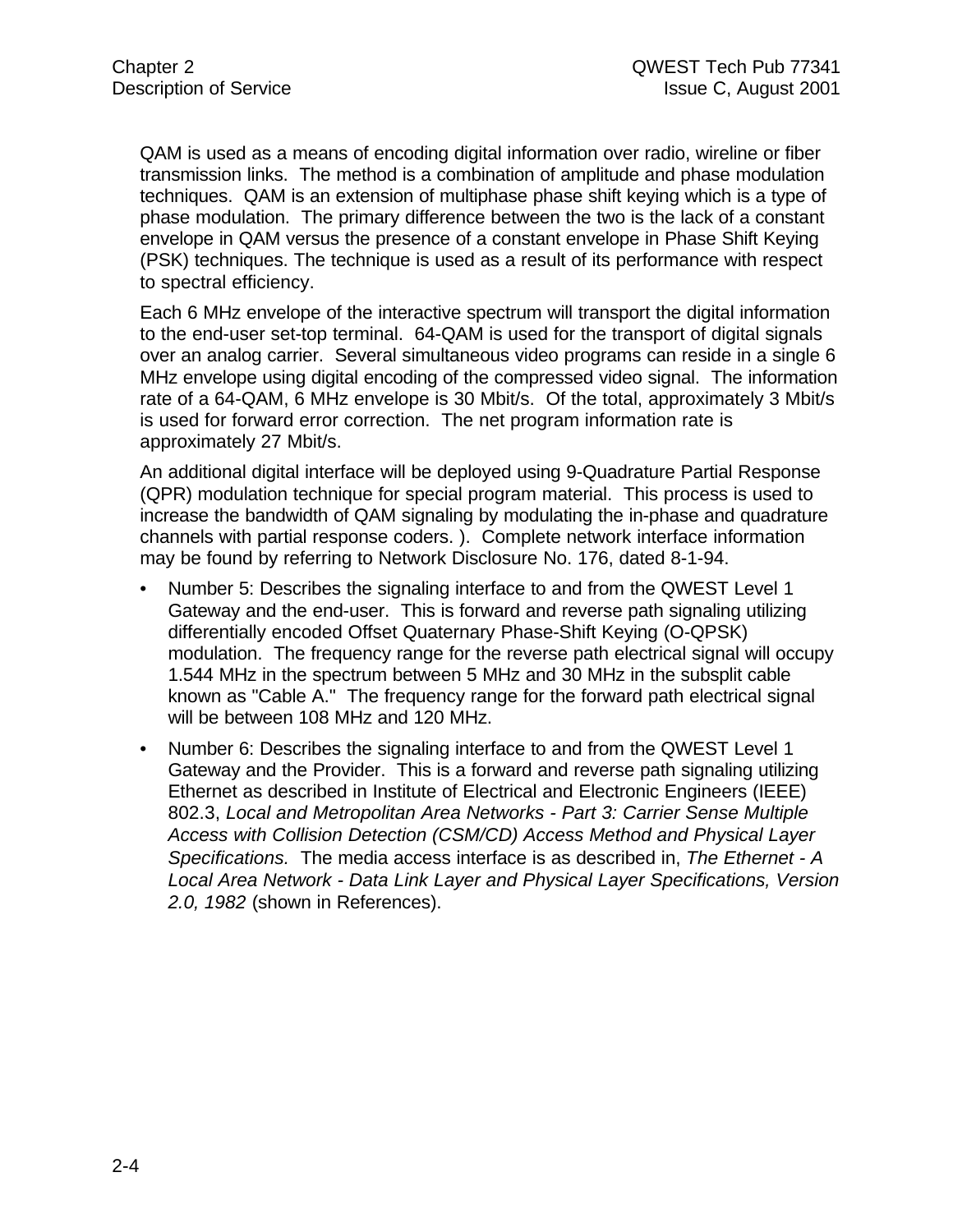## **3. Network Channel (NC) and Network Channel Interface (NCI) Codes**

Network Channel (NC) and Network Channel Interface (NCI) codes convey service and technical parameters. This chapter provides information about the NC shown in Section 3.2 , and the NCI shown in Section 3.1, used with QWEST Basic Video Dialtone (BVDT) Service in the Omaha Trial area. This chapter explains the codes in a general manner and then provides specific code combinations to aid in ordering transport for BVDT service, using example configurations of the analog and digital transport schemes.

The NC code defines the channel while the NCI code defines the interface at the ends of the channel. A brief explanation of the format of these codes is provided in the following sections. For a more detailed view of coding parameters, refer to the American National Standards Institute (ANSI) document T1.223-1991, *Telecommunications - Information Interchange - Structure and Representation of Network Channel (NC) and Network Channel Interface (NCI) Codes for the North American Telecommunications System.*

## **3.1 NCI Code Function**

The electrical interface with the QWEST network is described by an NCI code for the provider end of the service. Signal specifications information at an interface are encoded into **NCI codes**. The interface codes for the service must be specified by the provider when ordering the BVDT transport.

The NCI code identifies four interface elements located at the Network Interface (NI). The interface elements are: (1) The number of conductors, (2) protocol, (3) impedance, and (4) protocol option. Note that by definition, there is a 5th interface element, Transmission Level Point (TLP), which is not used for this application.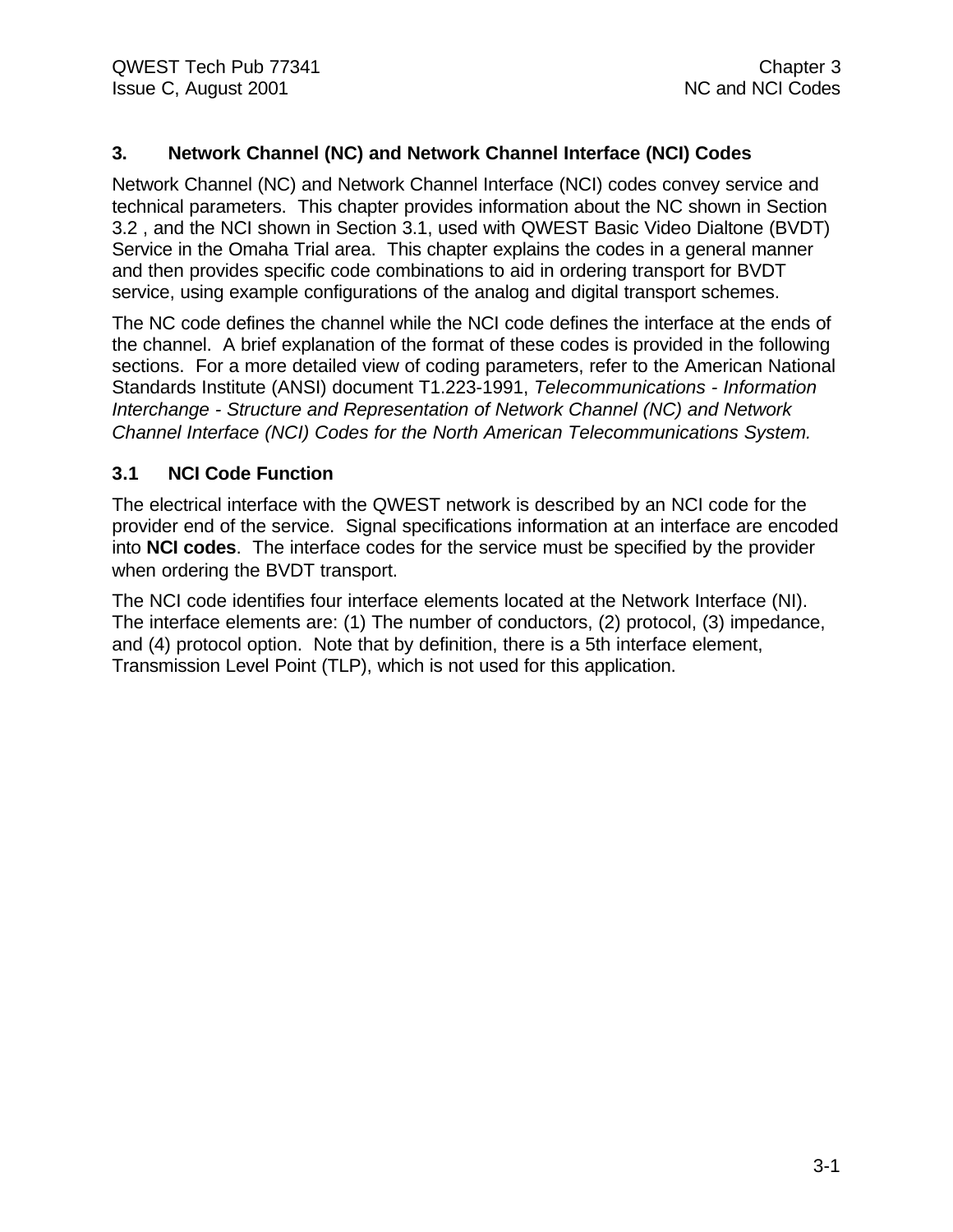## **3.1.1 BVDT Analog NCI Code Options**

NCI coding for BVDT Analog transport identifies one interface required to provision the video and audio baseband spectrum from the provider to the QWEST Level 1 Gateway. Figure 3-1 shows the general network configuration for this interface, which is then described, in terms of coding.

#### PROVIDER

QWEST LEVEL 1 GATEWAY



- V1 Video Channel #1
- (subscript indicates channel number) A1 - Audio Channel for Video Channel #1
- (there are 2 audio channels) n - number of channels delivered by

provider

- NI Network Interface
- TERM Terminal Equipment required for specific
- transport (FDM analog, digital, or baseband)

FDM - Frequency Division Multiplex

QWEST TERM equipment depends on type of transport facilities between Provider and Level 1 Gateway

**Figure 3-1** QWEST Basic Video Dialtone Analog Configuration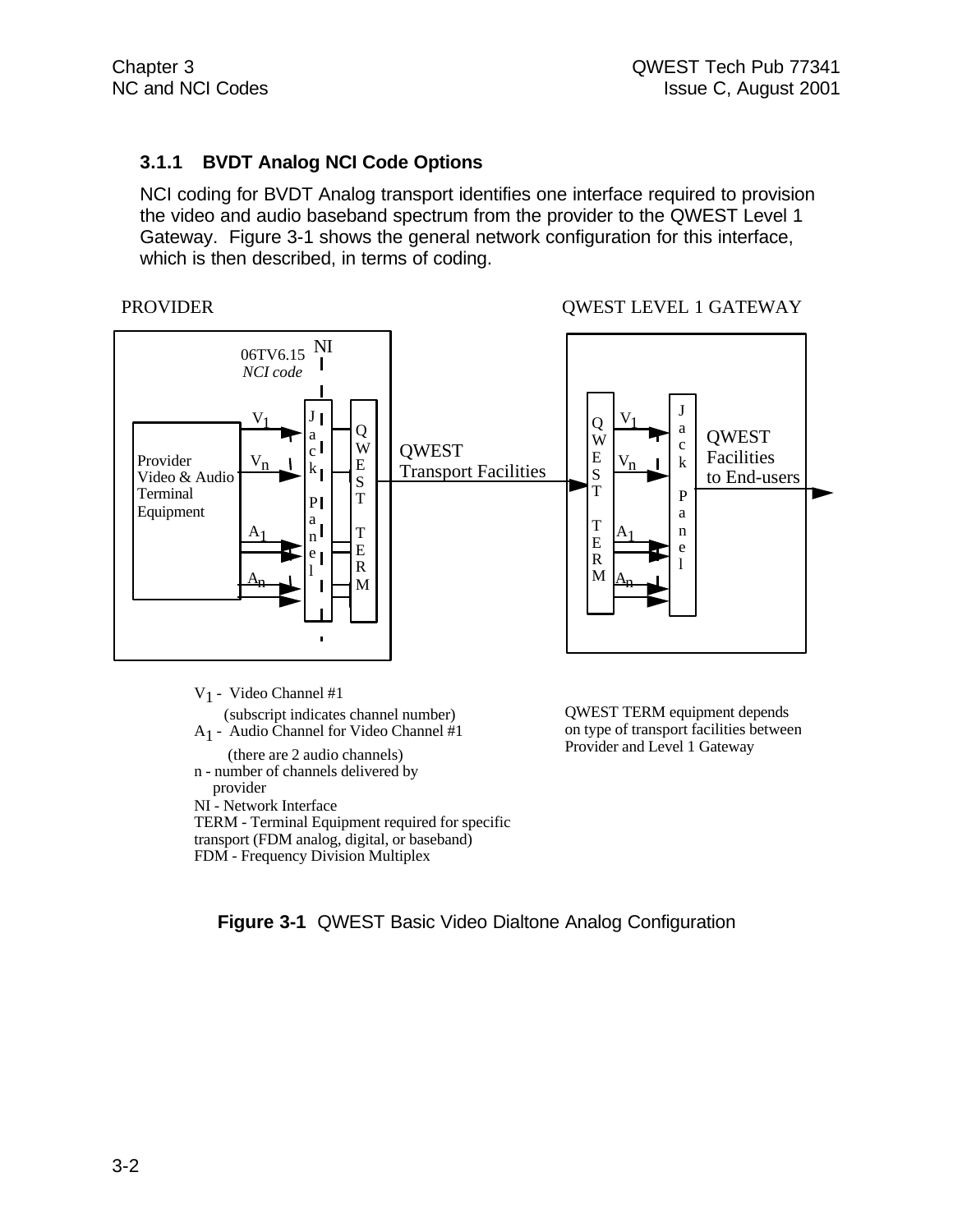• Baseband Video and Audio Signals, transported to the QWEST Level 1 Gateway, Figure 3-2. The provider will deliver programming required for the BVDT Network. These signals are processed for delivery over the QWEST distribution network to the end-users. These individual video signals are combined for transmission through the network.



**Figure 3-2** Baseband Video and Audio Signal NCI Code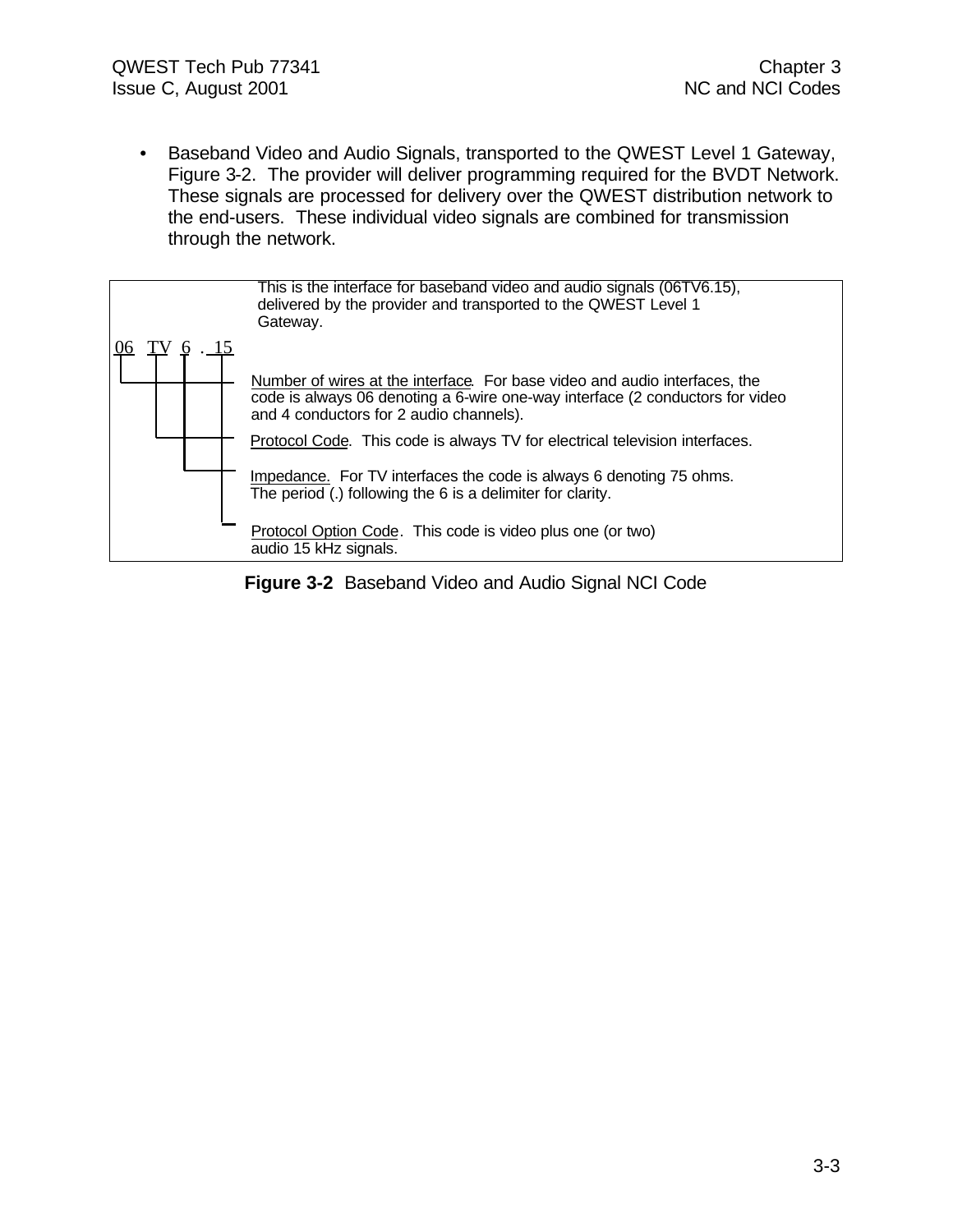## **3.1.2 BVDT Digital NCI Code Options**

Four interfaces are utilized to provision the digital video signals from the provider to the end-user, and two actually require NCI coding for the transport facilities, shown in Figure 3-3. This provides for two-way functionality including customer selection of service, system signaling, system control and signal delivery to the end-user. Each interface is then described in terms of coding.

#### PROVIDER

QWEST LEVEL 1 GATEWAY



FDP - Fiber Distribution Panel FTR - Fiber Transceiver Equipment ETH - Ethernet Equipment NCI - Network Channel Interface NI - Network Interface

**Figure 3-3** QWEST Basic Video Dialtone Digital Configuration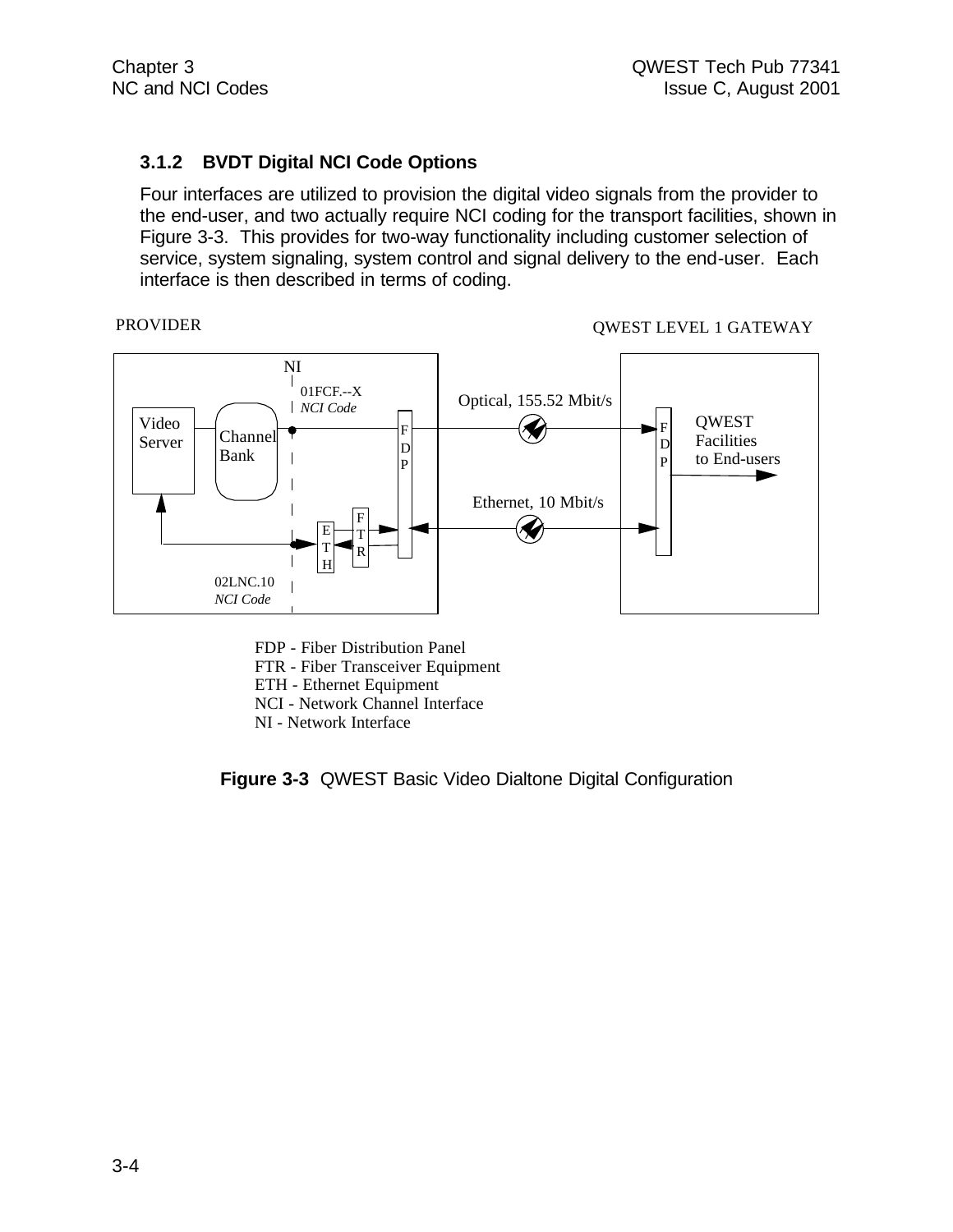• A 155.520 Mbit/s Optical Signal, appearing at the provider and transported via fiber optic cable to the QWEST Level 1 Gateway, Figure 3-4. The provider will deliver programming as video, audio and data formatted in MPEG-2 Transport Streams required for the BVDT Network. These signals are processed for delivery over the QWEST distribution network to the end-users. This signal is demultiplexed into five 64 Level QAM signals.



**Figure 3-4** Fiber Interface with 155.520 Mbit/s Optical Signal NCI Code

• Forward and reverse path electrical signaling, two-way processing from the end-user with the QWEST BVDT Network. The end-user initiates a program request upstream to the QWEST Level 1 Gateway using QPSK signaling in the 5 MHz to 30 MHz Radio Frequency (RF) spectrum. The process is validated by a control computer and the request is forwarded via an Ethernet link to the provider for delivery of the requested program.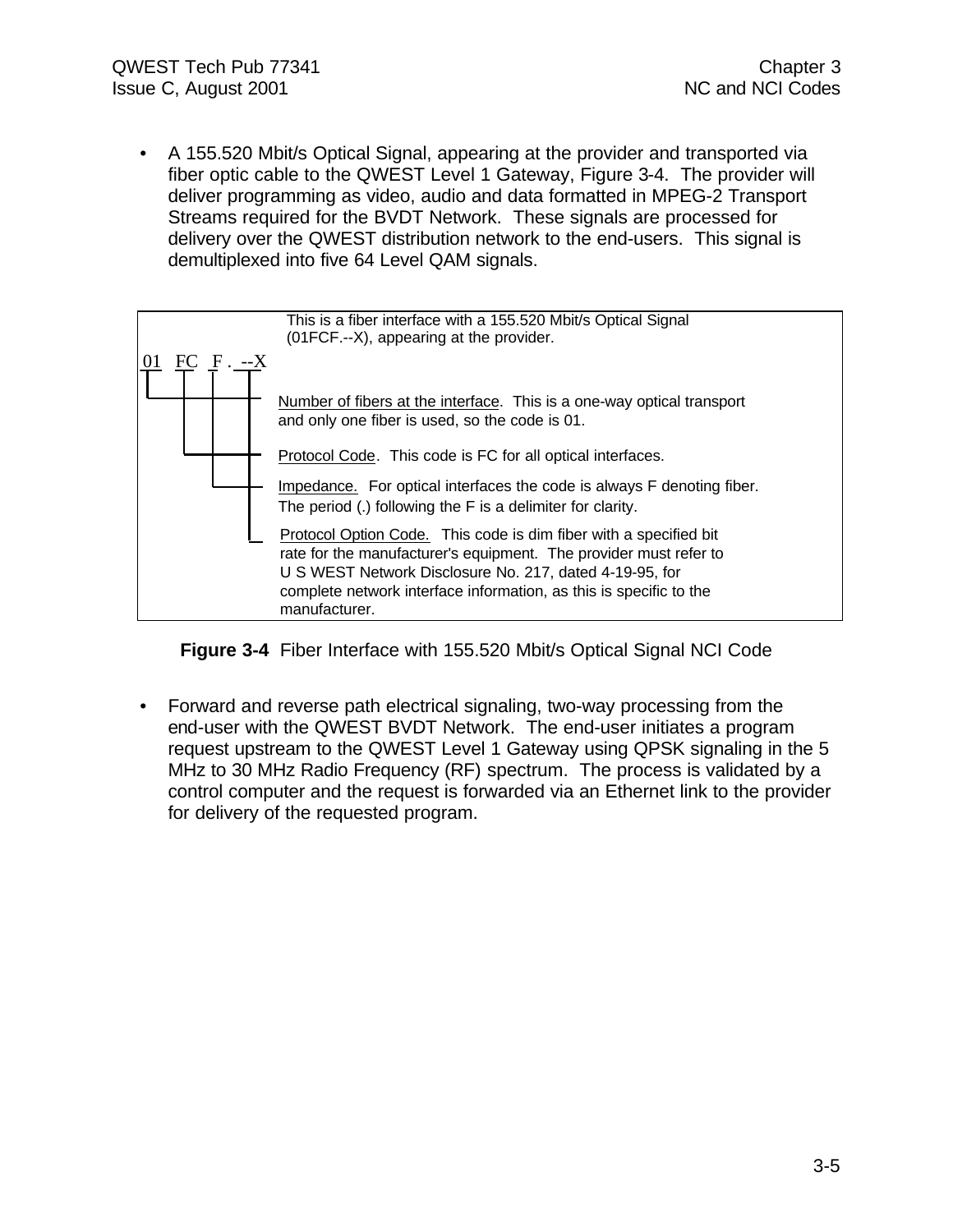• Forward and reverse path Ethernet signaling, two-way processing from the QWEST Level 1 Gateway with the provider. This interface is shown in Figure 3-5.



**Figure 3-5** Ethernet LAN Electrical Signal NCI Code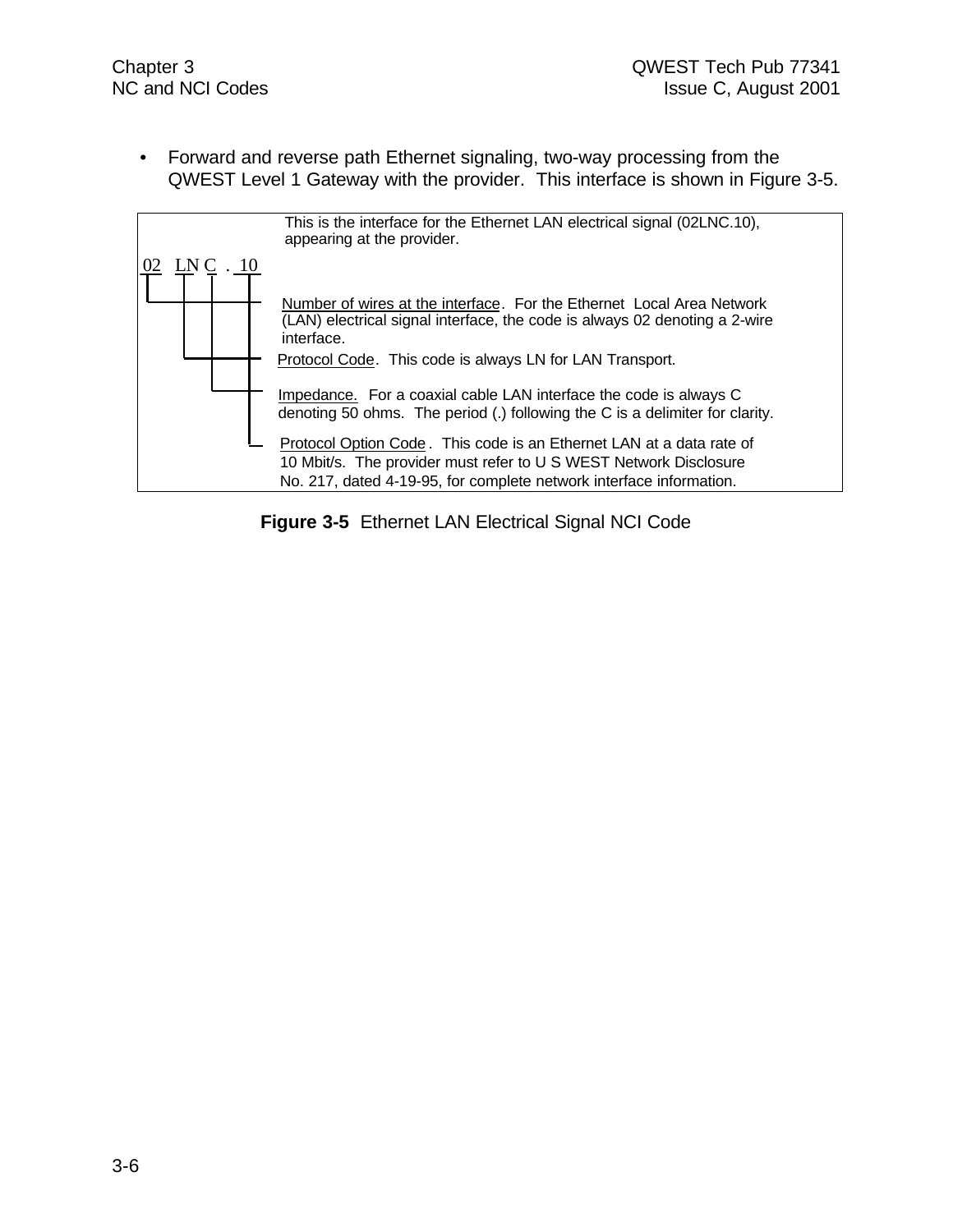## **3.2 Network Channel (NC) Codes**

The BVDT Service utilizes a set of NC codes for the "provider to QWEST Level 1 Gateway" transport facilities as defined in this section. The NC code consists of four character positions as shown Table 3-1. The first two characters (positions 1 and 2) of the NC code specify the type and quality of the channel. Character positions 3 and 4 represent the option codes available for a particular NC code.

| <b>NC Code</b> |   |   |                                                                                                                                                                                                                   |  |
|----------------|---|---|-------------------------------------------------------------------------------------------------------------------------------------------------------------------------------------------------------------------|--|
| Position       |   |   | Description                                                                                                                                                                                                       |  |
| 1 & 2          | 3 | 4 |                                                                                                                                                                                                                   |  |
| TZ             |   |   | Private Line video service with optional audio<br>channels                                                                                                                                                        |  |
|                | B |   | Provides a full-motion, high-quality video<br>performance channel, visually comparable to<br>broadcast-quality transport service and up to 2<br>audio channels. Performance parameters are<br>specified by QWEST. |  |
|                |   |   | Point-to-Point Service                                                                                                                                                                                            |  |
| HO             |   |   | <b>SONET Transport Synchronous Digital High</b><br>Capacity (using a manufacturer specific<br>format)                                                                                                             |  |
|                |   |   | Point-to-Point Service                                                                                                                                                                                            |  |
|                |   | М | Central Office Multiplexing (for this application,<br>this is the QWEST Level 1 Gateway)                                                                                                                          |  |
| НM             |   |   | Transparent Local Area Network (LAN)<br>Transport, Ethernet                                                                                                                                                       |  |
|                |   |   | Point-to-Point Service                                                                                                                                                                                            |  |

## **Table 3-1** QWEST Basic Video Dialtone NC Codes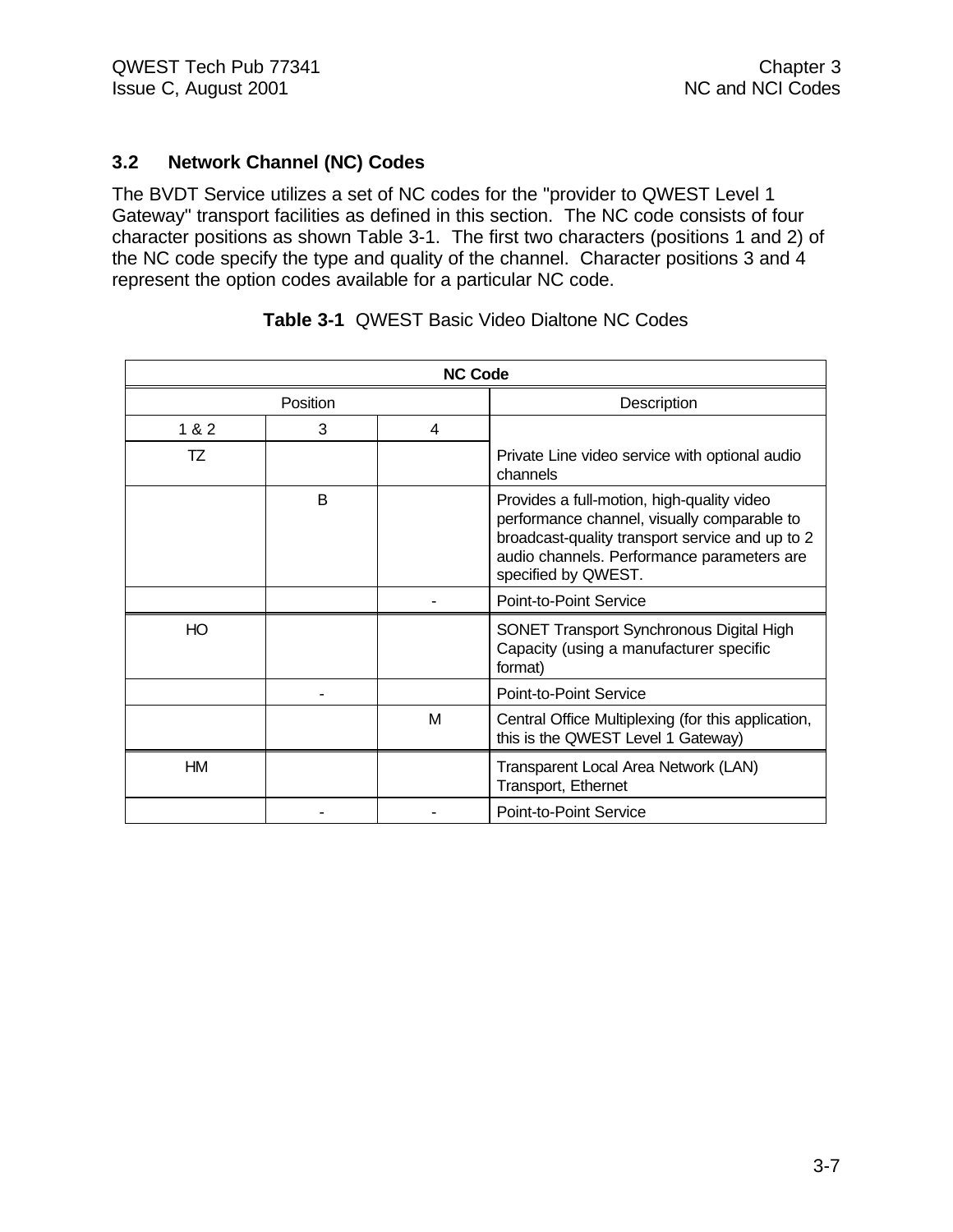## **3.3 Network Interfaces, Physical Connectors and Signals**

Table 3-2 summarizes the network interfaces, physical connectors and signals required for the BVDT interfaces with the providers and end-users.

**Table 3-2** Summary of Network Interfaces, Physical Connectors and Signals

| <b>Network Interface Location</b> |                   | <b>Physical Connector</b> | <b>Signal</b>         |
|-----------------------------------|-------------------|---------------------------|-----------------------|
| Provider<br>Jack Panel            |                   | <b>BNC</b>                | <b>Baseband Video</b> |
|                                   | <b>Jack Panel</b> | Type 310 Audio            | <b>Baseband Audio</b> |
| FDP/Splice                        |                   | FC/PC                     | Optical 155.52 Mbit/s |
|                                   | Jack Panel        | <b>BNC ThinNet</b>        | Ethernet10 Mbit/s     |
| End-user*                         | Home Receiver     | Female F                  | AM-VSB RF             |
|                                   | Set-top Terminal  | Female F                  | 64 Level QAM RF       |
|                                   |                   |                           | 9-QPR RF              |
|                                   | Set-top Terminal  | Female F                  | <b>O-QPSK RF</b>      |

\*Two Coaxial Cables Used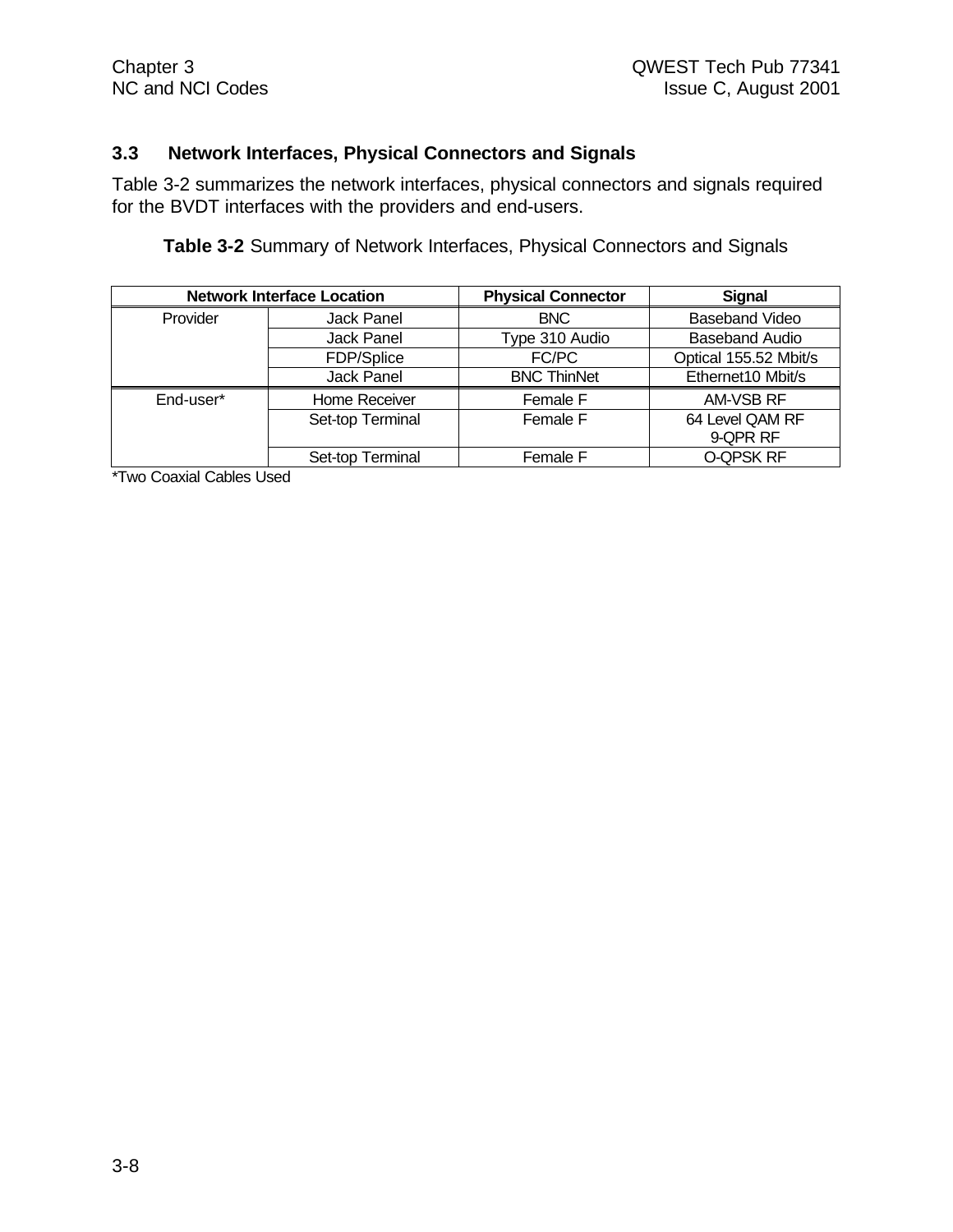## **4. Performance Specifications**

## **4.1 Baseband Video and Analog Signals**

The performance specifications for a baseband video and audio signal are shown in Table 4-1 and 4-2, respectively. These specifications are required at the QWEST Level 1 Gateway. The specifications at the provider location must be determined by QWEST according to the type of transport facilities utilized for the provider.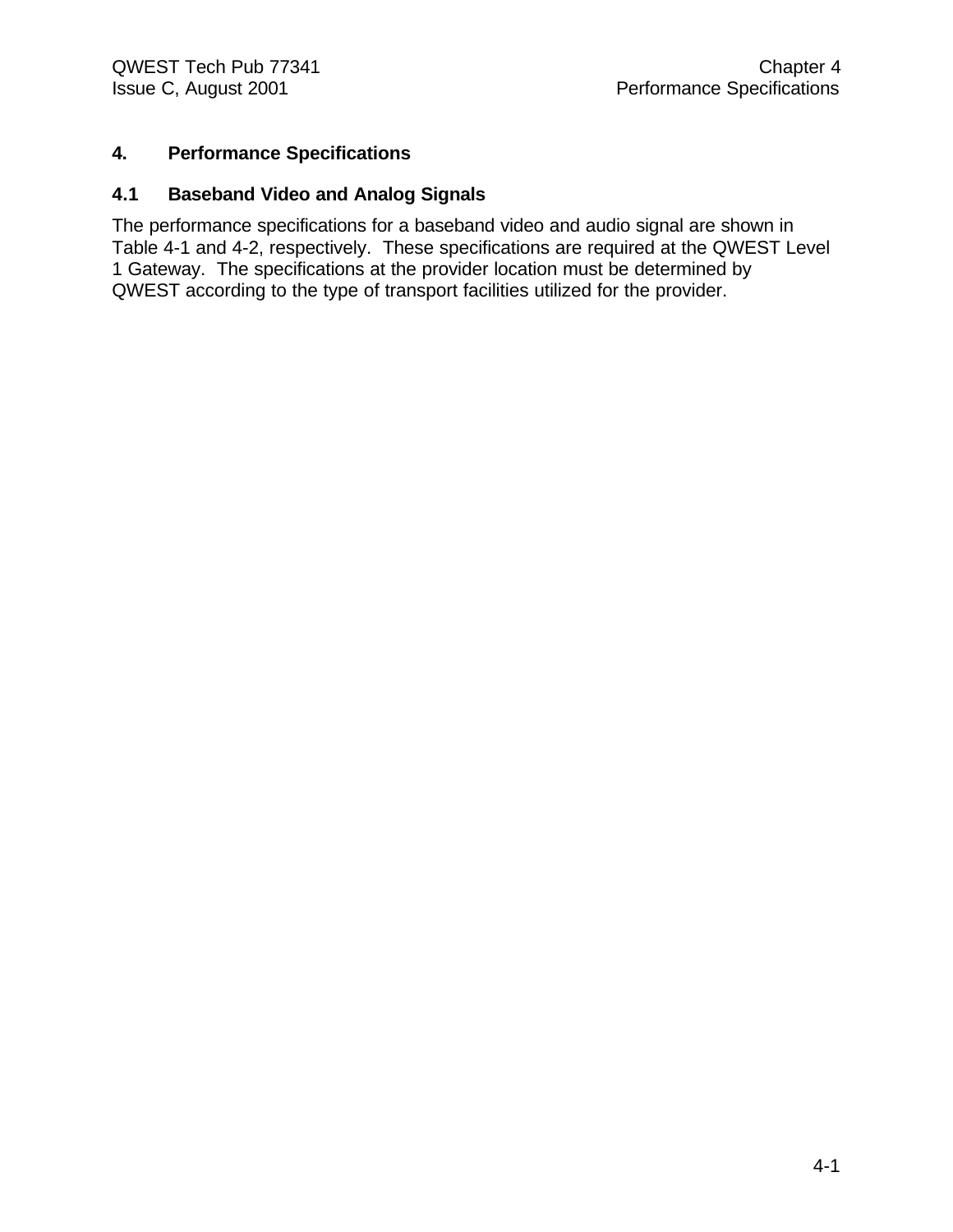| <b>Parameters</b>                                                              |            | <b>Standard</b>                                                             |  |  |
|--------------------------------------------------------------------------------|------------|-----------------------------------------------------------------------------|--|--|
| Amplitude response versus frequency<br>(50-IRE-unit sine wave)                 |            |                                                                             |  |  |
| 0.5<br><b>MHz</b>                                                              |            | $+2.5$ to $-2.4$ IRE units                                                  |  |  |
| 1.0                                                                            | <b>MHz</b> | $+3.5$ to $-3.2$ IRE units                                                  |  |  |
| 2.0                                                                            | <b>MHz</b> | $+4.7$ to $-4.3$ IRE units                                                  |  |  |
| 3.0                                                                            | <b>MHz</b> | $+6.1$ to $-5.4$ IRE units                                                  |  |  |
| 3.58                                                                           | <b>MHz</b> | $+3.6$ to $-3.3$ IRE units                                                  |  |  |
| 4.2                                                                            | <b>MHz</b> | $+7.4$ to $-6.4$ IRE units                                                  |  |  |
| Chrominance-to-luminance gain inequality                                       |            | $+7$ to $-7$ IRE units                                                      |  |  |
| Chrominance-to-luminance delay inequality                                      |            | $+60$ to $-60$ ns                                                           |  |  |
| Field-time waveform distortion                                                 |            | 3 IRE units max, from flat                                                  |  |  |
| Line-time waveform distortion                                                  |            | 2 IRE units                                                                 |  |  |
| Short-time waveform distortion                                                 |            | 3%                                                                          |  |  |
| Damped Low-Frequency Distortion (Bounce)                                       |            |                                                                             |  |  |
| <b>Without Terminal Clamping</b><br>With Terminal Clamping                     |            | 35 IRE Overshoot with 5 sec settling<br>8 IRE Overshoot with 3-sec settling |  |  |
| Line-by-Line DC Offset (Piano Keying)                                          |            | 2 IRE units                                                                 |  |  |
| Insertion gain and variation                                                   |            |                                                                             |  |  |
| Gain                                                                           |            | 0 IRE                                                                       |  |  |
| Variation                                                                      |            | +5 to -5 IRE units                                                          |  |  |
| Luminance nonlinearity                                                         |            | 10%                                                                         |  |  |
| Differential gain                                                              |            | 10%                                                                         |  |  |
| Differential phase                                                             |            | $3^\circ$                                                                   |  |  |
| Chrominance-to-luminance intermodulation                                       |            | 4 IRE units                                                                 |  |  |
| Chrominance nonlinear gain                                                     |            | 5 IRE units                                                                 |  |  |
| Chrominance nonlinear phase                                                    |            | $5^{\circ}$                                                                 |  |  |
| Dynamic gain of picture signal                                                 |            | 6 IRE units                                                                 |  |  |
| Dynamic gain of the synchronizing signal                                       |            | 2.8 IRE units                                                               |  |  |
| Transient synchronizing signal nonlinearity                                    |            | 5 IRE units                                                                 |  |  |
| Signal-to-weighted-random-noise ratio, time base<br>corrected (10 KHz-4.2 MHz) |            | 47 dB                                                                       |  |  |
| Signal-to-low-frequency-noise ratio (0-10 KHz)                                 |            | 43 dB                                                                       |  |  |
| Signal-to-periodic-noise ratio (300 Hz-4.2 MHz)                                |            | 57 dB                                                                       |  |  |

## **Table 4-1** QWEST Level 1 Gateway Video Signal Transmission Channel Performance **Specifications**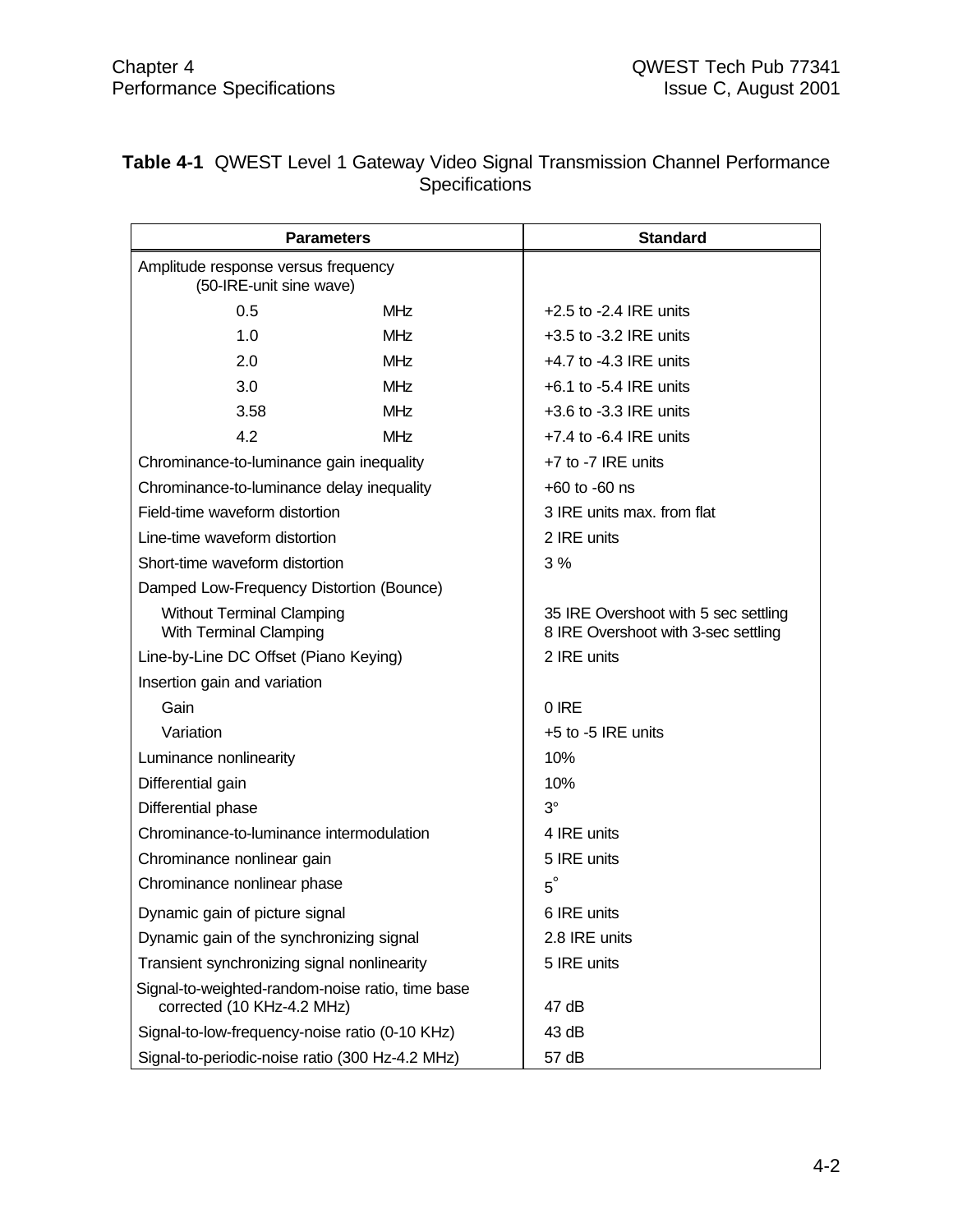| <b>Parameter</b>                                               | <b>Standard</b>        |  |
|----------------------------------------------------------------|------------------------|--|
| Amplitude response versus frequency<br><b>Frequency Range</b>  | <b>Response Limits</b> |  |
| 100 Hz<br>50<br>to                                             | $+0.5$ dB to $-1.0$ dB |  |
| 7500 Hz<br>101<br>to                                           | $+0.5$ dB to $-0.5$ dB |  |
| 15000 Hz<br>7501<br>to                                         | $+0.5$ dB to $-1.5$ dB |  |
| Total harmonic distortion plus noise<br>(4 sec/404 Hz/+18 dBm) | 0.5%                   |  |
| Signal-to-noise ratio                                          | 56 dB                  |  |
| Insertion gain @ 400 Hz (nominal)                              | 0 <sub>d</sub> B       |  |
| Gain difference between channels                               |                        |  |
| 50 to 100 Hz                                                   | 1.0 dB                 |  |
| 101 to 7500 Hz                                                 | $0.5$ dB               |  |
| 7500 Hz to 15 KHz                                              | 1.0 dB                 |  |
| Phase difference between channels                              |                        |  |
| 50 to 100 Hz                                                   | $=10^{\circ}$          |  |
| 101 to 7500 Hz                                                 | $=3^{\circ}$           |  |
| 7501 Hz to 15 KHz                                              | $=10^{\circ}$          |  |
| Crosstalk Coupling Loss Between Channels                       |                        |  |
| 50 Hz to I5 KHz                                                | 56 dB                  |  |
| Audio-to-video time differential range                         | 25 ms lead             |  |
|                                                                | 40 ms lag              |  |

|  | <b>Table 4-2</b> QWEST Level 1 Gateway Audio Signal Transmission Channel Performance |  |  |
|--|--------------------------------------------------------------------------------------|--|--|
|  | <b>Specifications</b>                                                                |  |  |

## **4.2 RF Electrical Signal**

The system output (to the end-user) is a Radio Frequency (RF) electrical signal with the following specifications shown in Table 4-3.

| <b>Parameter</b>                                                                                      | <b>Standard</b> |
|-------------------------------------------------------------------------------------------------------|-----------------|
| Carrier-to-Noise (C/N 4 MHz Bandwidth)                                                                | 49 dB           |
| Composite Triple Beat (CTB-Carrier to average CTB,<br>measured on unmodulated carrier on any carrier) | -53 dB          |
| Composite Second Order (CSO-Beat to unmodulated<br>carrier)                                           | -56 dB          |
| Cross Mod (XMOD-per NCTA practice)                                                                    | -53 dB          |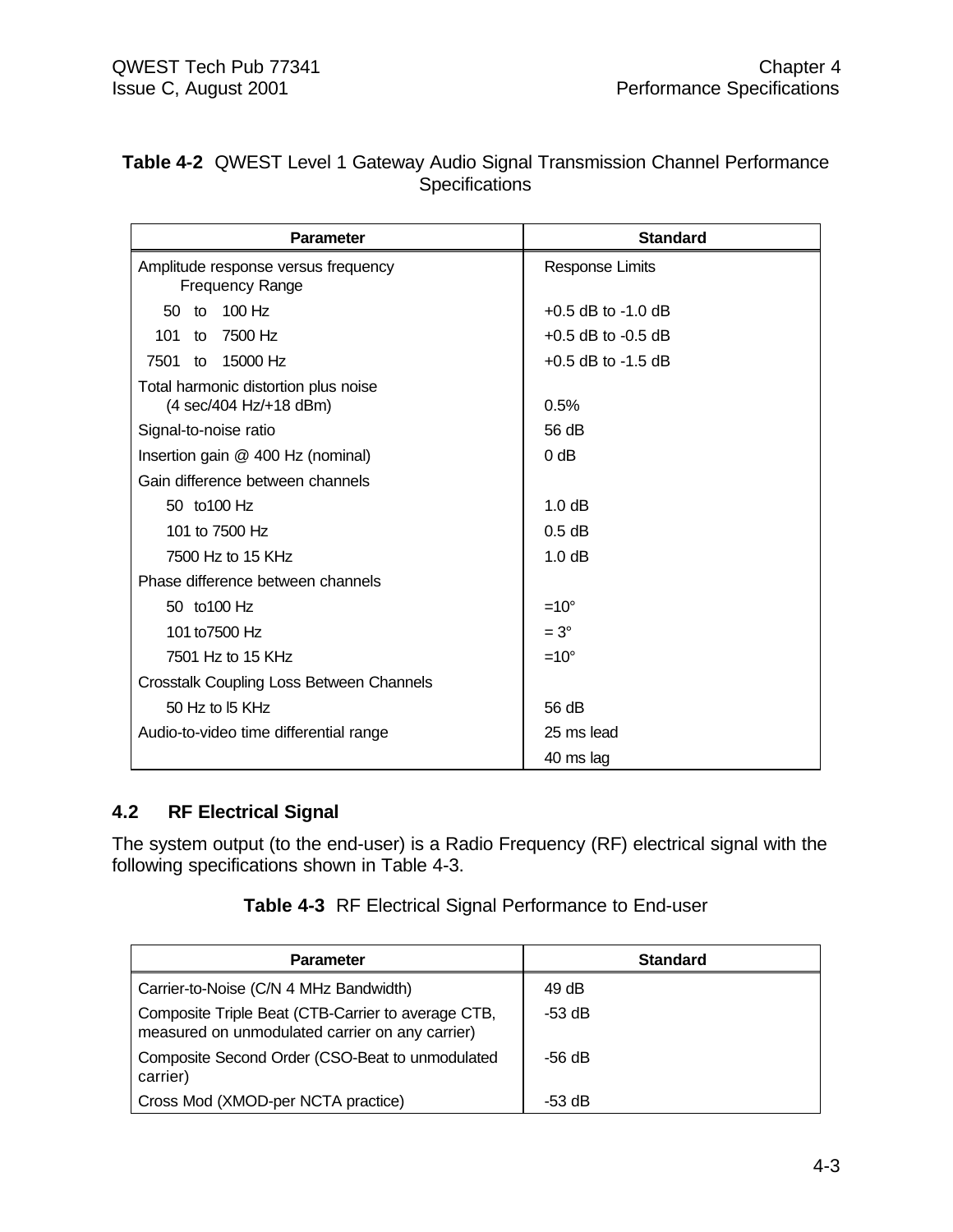## **4.3 155.52 Mbit/s Optical Signal**

The 155.52 Mbit/s optical signal being transported from the provider shall adhere to these specifications. The physical interface shall meet the specifications described for OC-3 optical interface, intermediate reach, as defined in Bellcore document TR-NWT-000253, Issue 2, December 1991, Section 4, Table 4.11, Column IR-1, *SONET Common Generic Criteria* (see References). The physical optical connector shall be a FC/PC mechanical connector. The interface layers shall be defined in Bellcore document TR-NWT-000253, Issue 2, December 1991, Section 3.3.1. The interface signal shall be synchronized from a derived Stratum 3 timing source. The performance of the Stratum 3 timing is defined in Bellcore document TA-NWT-000436, *Digital Network Synchronization Plan*. The jitter specification shall meet the requirements described in Bellcore document TR-NWT-000253, Section 5.6.1.

## **4.4 64 Level QAM Electrical Signal**

The 64 Level QAM electrical signal appears at the end-user set-top terminal in an RF format with the following specifications shown in Table 4-4.

| Table 4-4 64 Level QAM Electrical Signal Performance to End-user |  |
|------------------------------------------------------------------|--|
|------------------------------------------------------------------|--|

| <b>Parameter</b>                                                                                      | <b>Standard</b> |
|-------------------------------------------------------------------------------------------------------|-----------------|
| Carrier-to-Noise (C/N 4 MHz Bandwidth)                                                                | 43 dB           |
| Composite Triple Beat (CTB-Carrier to average CTB,<br>measured on unmodulated carrier on any carrier) | $-47$ dB        |
| Composite Second Order (CSO-Beat to unmodulated<br>carrier)                                           | $-50$ dB        |
| Cross Mod (XMOD-per NCTA practice)                                                                    | -47 dB          |

These minimum end-of-line requirements assume a carrier level 6 dB below the analog signals if there is analog and digital traffic on the medium.

## **4.5 9-QPR RF Electrical Signal**

The RF level required for the 9-QPR electrical signal interface will be assigned to each provider. The end of line technical performance requirements must be met according to values shown in Table 4-5.

| Table 4-5 9-QPR RF Electrical Signal Performance to End-user |  |
|--------------------------------------------------------------|--|
|--------------------------------------------------------------|--|

| <b>Parameter</b>                                                | <b>Standard</b> |
|-----------------------------------------------------------------|-----------------|
| Signal-to-Interference $(\pm 1.5 \text{ MHz})$ center to center | 30 dB minimum   |
| Carrier-to-Noise (C/N 3 MHz bandwidth)                          | 22 dB           |
| Tilt Response (3 MHz bandwidth)                                 | $\pm$ 4 dB      |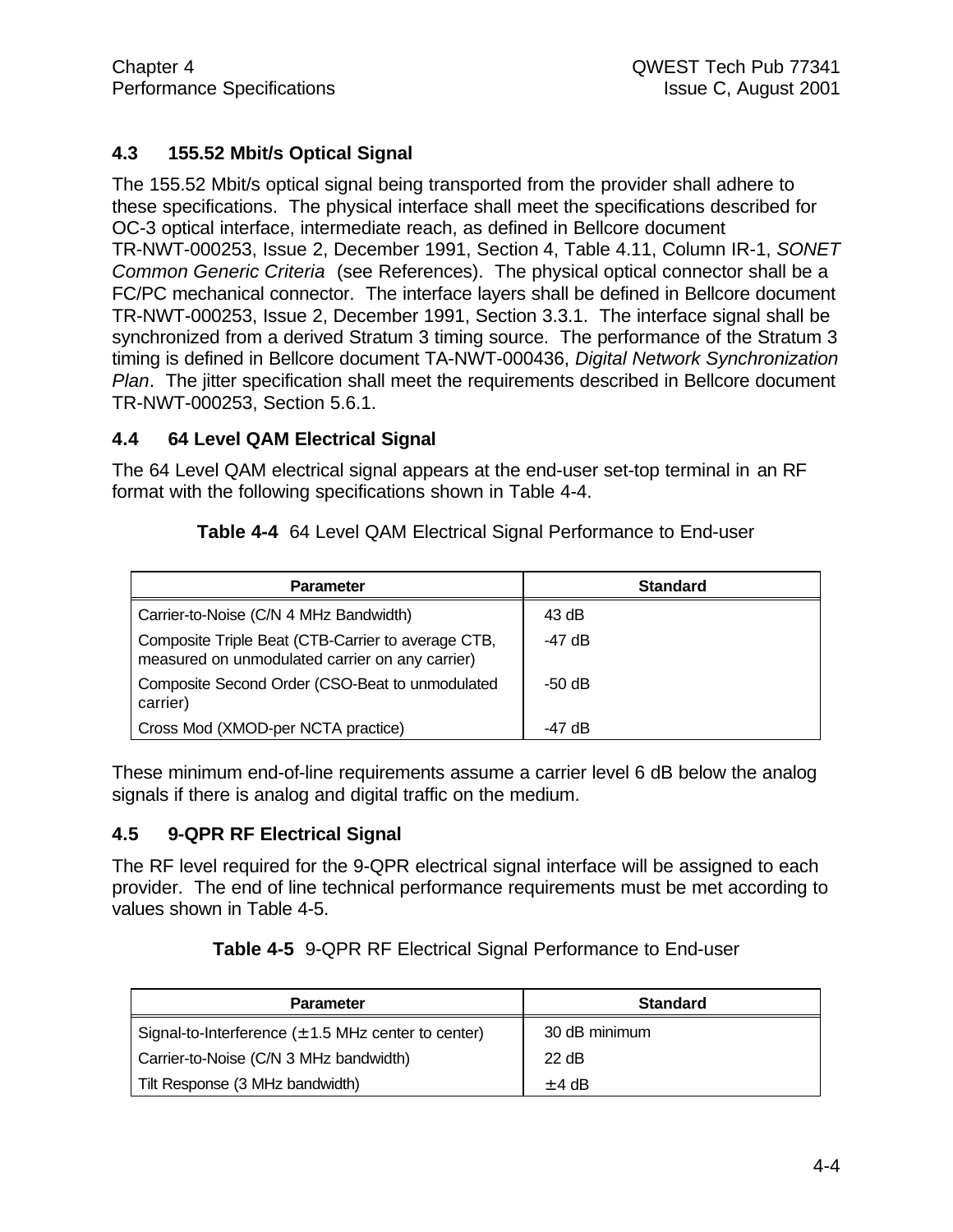## **4.6 O-QPSK Modulated RF Electrical Signal**

The Offset Quaternary Phase-Shift Keying (O-QPSK) modulated RF electrical signal appears at the end-user location for processing of end-user requests. Information regarding the performance parameters and operating levels may be found in the QWEST Network Disclosure No. 217, dated 4-19-95.

## **4.7 Ethernet LAN Electrical Signal**

This signal appears at the provider for processing of the end-user program request. It meets the requirements outlined Institute of Electrical and Electronic Engineers (IEEE) 802.3, *Local and Metropolitan Area Networks - Part 3: Carrier Sense Multiple Access with Collision Detection (CSM/CD) Access Method and Physical Layer Specifications.* (shown in References).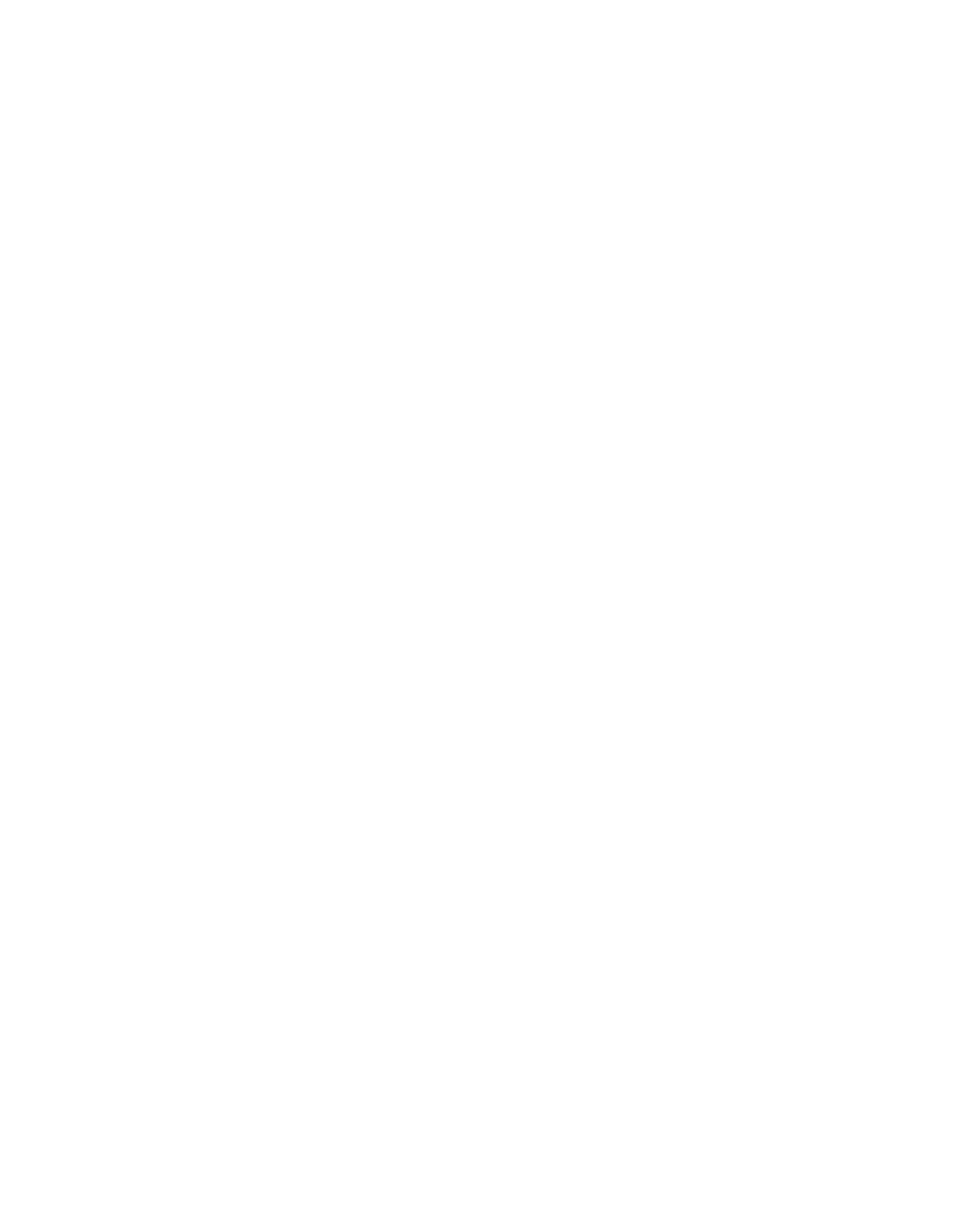## **5. Maintenance**

## **5.1 Customer Responsibilities (Provider and End-User)**

The customer is responsible for all equipment and cable on the customer side of the network interface at their location.

The customer or their agent must sectionalize the trouble and verify that the trouble and verify that the trouble is not in the customer owned equipment or cable before calling the QWEST Customer Service Center.

If the trouble is isolated to the customer owned equipment or cable, the customer is responsible for clearing the trouble and restoring the service to normal.

Joint testing between the customer location and a QWEST Central Office or other demarcation point may sometimes be necessary to isolate the trouble. The methods of measurement and test signals shall be derived from QWEST methods and procedures.

## **5.2 QWEST Responsibilities**

QWEST is responsible for all equipment and cable on the QWEST side of the network interface at the customer location.

QWEST is responsible for maintaining the transmission facility between customer locations which may include an interoffice facility.

During the Omaha Trial of BVDT, it will be determined what the appropriate customer reporting procedures should be and applicable time frames for service restoral in order to maintain customer satisfaction and to minimize repair costs of QWEST.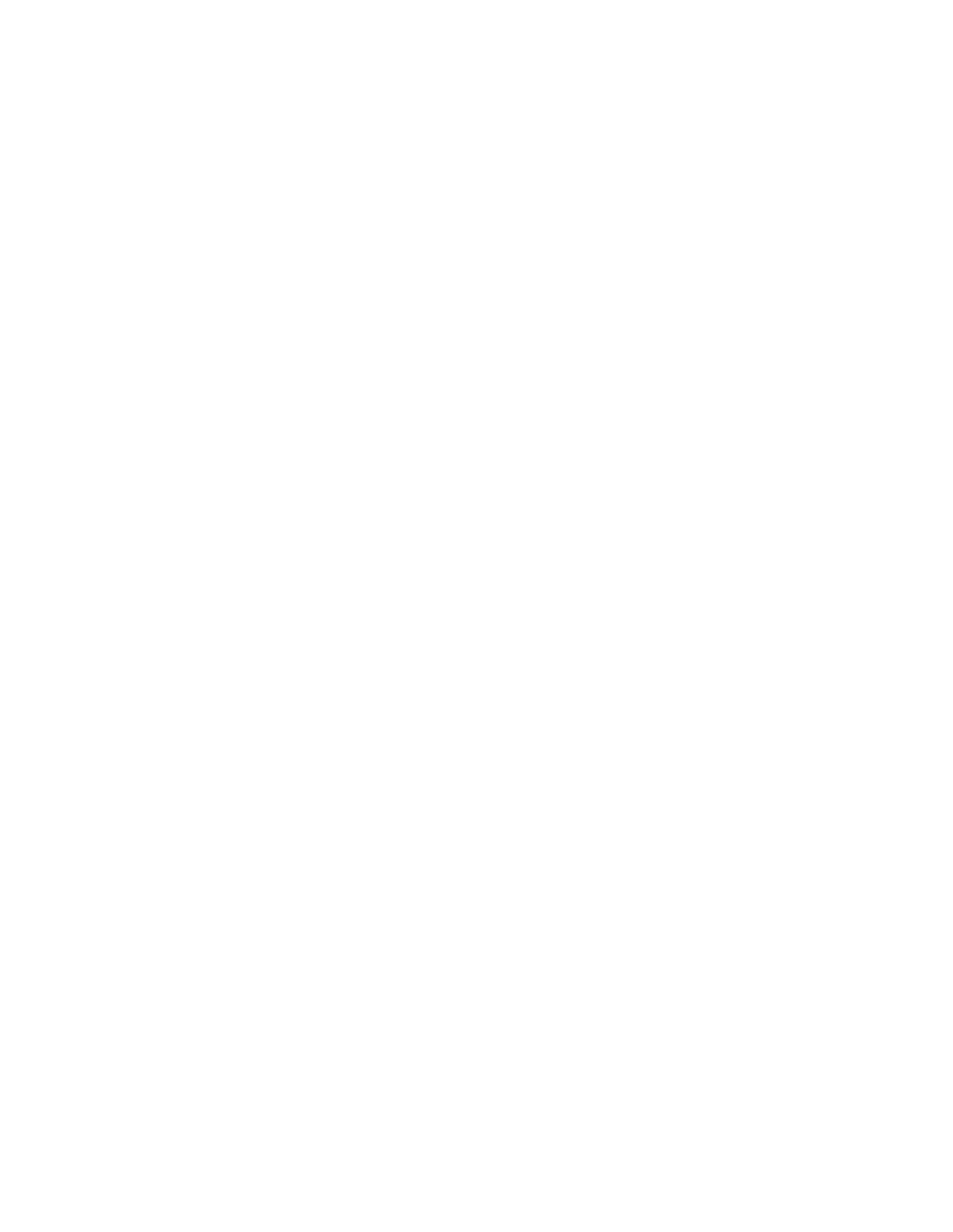# **6. Definitions**

# **6.1 Acronyms**

| AM-VSB         | Amplitude Modulated Vestigial Sideband                 |
|----------------|--------------------------------------------------------|
| <b>ANSI</b>    | <b>American National Standard Institute</b>            |
| <b>BER</b>     | <b>Bit Error Rate</b>                                  |
| <b>BVDT</b>    | <b>Basic Video Dialtone</b>                            |
| CO             | <b>Central Office</b>                                  |
| <b>CSMA/CD</b> | Carrier Sense Multiple Access with Collision Detection |
| <b>CPE</b>     | <b>Customer Provided Equipment</b>                     |
| <b>EFS</b>     | <b>Error Free Second</b>                               |
| <b>FOT</b>     | <b>Fiber Optic Terminal</b>                            |
| <b>FCC</b>     | <b>Federal Communications Commission</b>               |
| <b>FSK</b>     | <b>Frequency Shift Keying</b>                          |
| LAN            | <b>Local Area Network</b>                              |
| <b>LATA</b>    | Local Access and Transport Area                        |
| <b>MPEG</b>    | <b>Moving Picture Experts Group</b>                    |
| <b>NC</b>      | <b>Network Channel</b>                                 |
| <b>NCI</b>     | <b>Network Channel Interface</b>                       |
| <b>NCTA</b>    | <b>National Cable Television Association</b>           |
| <b>NI</b>      | <b>Network Interface</b>                               |
| <b>NTSC</b>    | National Television Systems Committee (Signal)         |
| O-QPSK         | <b>Offset Quaternary Phase-Shift Keying</b>            |
| <b>PCM</b>     | <b>Pulse Code Modulation</b>                           |
| <b>POT</b>     | <b>Point of Termination</b>                            |
| <b>PSK</b>     | <b>Phase Shift Keying</b>                              |
| QAM            | Quadrature Amplitude Modulated (Signal)                |
| QPR            | <b>Quadrature Partial Response (Signal)</b>            |
| <b>RF</b>      | <b>Radio Frequency</b>                                 |
| <b>SONET</b>   | <b>Synchronous Optical Network</b>                     |
| <b>STT</b>     | <b>Set Top Terminal</b>                                |
| <b>TLP</b>     | <b>Transmission Level Point</b>                        |
| <b>TLS</b>     | <b>Transparent Local Area Network Service</b>          |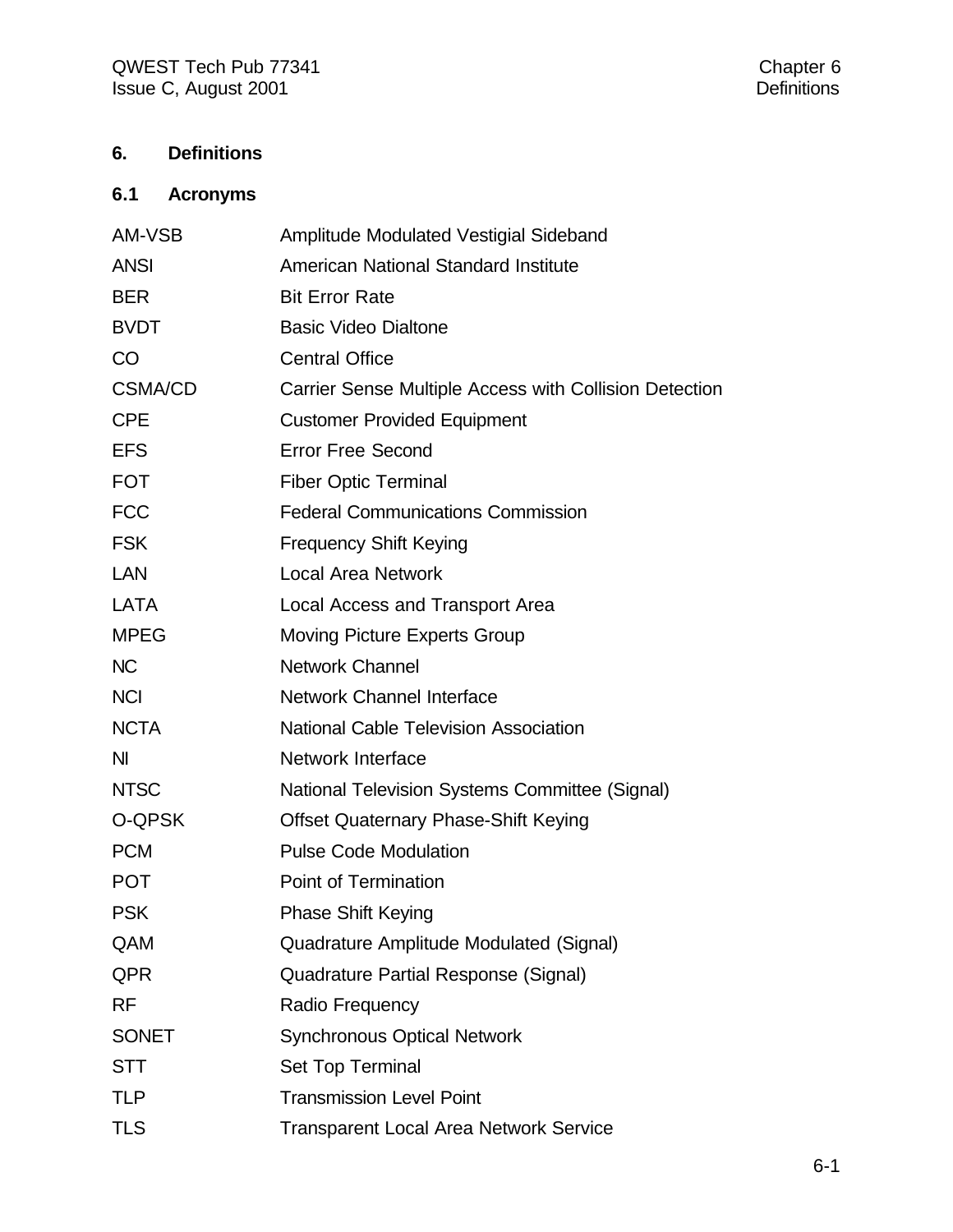## **6.2 Glossary**

## **American National Standard Institute (ANSI)**

An organization supported by the telecommunications industry to establish performance and interface standards.

## **Amplitude Modulated Vestigial Sideband (AM-VSB)**

A double sideband amplitude modulated carrier signal is enhanced by bandwidth limiting and retention of the lower sideband.

## **Amplitude Response Versus Frequency**

The amplitude response of a channel over the bandwidth provided. It is often called frequency response, and commonly is referred to as a single frequency within the passband.

## **Asynchronous Transmission**

Not synchronous: Data transmission in which the time of occurrence of specified significant instant of a data bit (usually the leading edge) is arbitrary, and occurs without necessarily having a fixed time relationship to preceding comparable instants.

#### **Attenuation Distortion**

The change in attenuation with frequency relative to the attenuation at a reference frequency; the reference frequency is 1004 Hz unless otherwise specified.

## **Audio Transmission**

Denotes the transmission of speech or music within the audible spectrum.

## **Bandwidth**

The range of frequencies that contain most of the energy or power of a signal; also, the range of frequencies over which a circuit of system is designed to operate.

## **Basic Video Dialtone Service, Omaha Trial**

The transport of forward analog signals and/or forward or reverse path digital signals from the providers' premises to end-users in the BVDT Omaha Trial service area.

## **Bit (Binary Digit)**

A binary unit of information. It is represented by one of two possible conditions, such as the value 0 or 1, on or off, high potential or low potential, conducting or not conducting, magnetized or demagnetized. A Bit is the smallest unit of information, by definition.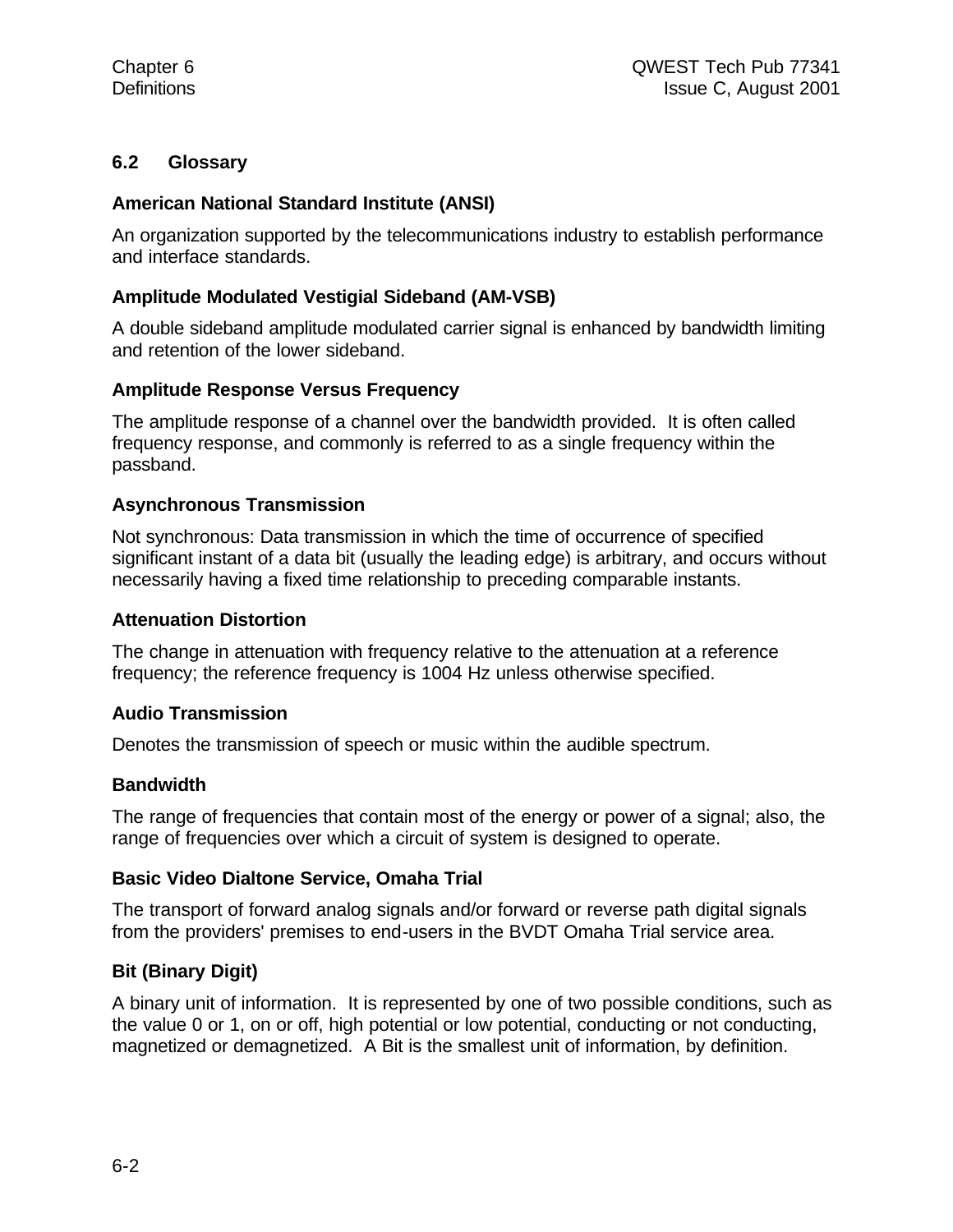## **Bits/second (bit/s)**

Bits per second, e.g., 1200 bit/s. In data transmission, it is the number of binary zero and one bits transmitted in 1 second. Modern terminology uses "bit/s" e.g., 1200 bit/s.

## **Bit Error Rate (BER)**

The ratio of the number of bit errors to the total number of bits transmitted in a given time interval.

## **Carrier Sense Multiple Access with Collision Detection (CSMA/CD)**

Carrier Sense Multiple Access with Collision Detection is a method of controlling access to a shared transmission path, particularly in local area networks.

## **Central Office (CO)**

A local switching system (or a portion thereof) and its associated equipment located at a wire center.

#### **Channel**

An electrical or photonic, in the case of fiber optic based transmission systems, communications path between two or more points of termination.

#### **Channel Transmission Parameter**

Denotes an objective, which expresses the performance of a one-way or two-way path.

## **Customers**

Denotes end-users or providers in the BVDT Omaha Trial service area. Refer to these terms for complete definitions.

#### **Customer Interface**

The interface with a customer at a point of termination.

#### **dBm**

A decibel in which the reference power is one milliwatt. Decibel reference to one milliwatt.

## **End-User**

The party subscribing to services offered by the provider or subscribing directly to QWEST for access to the network. End-users, as it relates to "passings," denotes those parties who have the opportunity to subscribe to BVDT Trial Service.

## **Ethernet**

A packet-switched local network design (by Xerox Corp.) employing CSMA/CD as access control mechanism.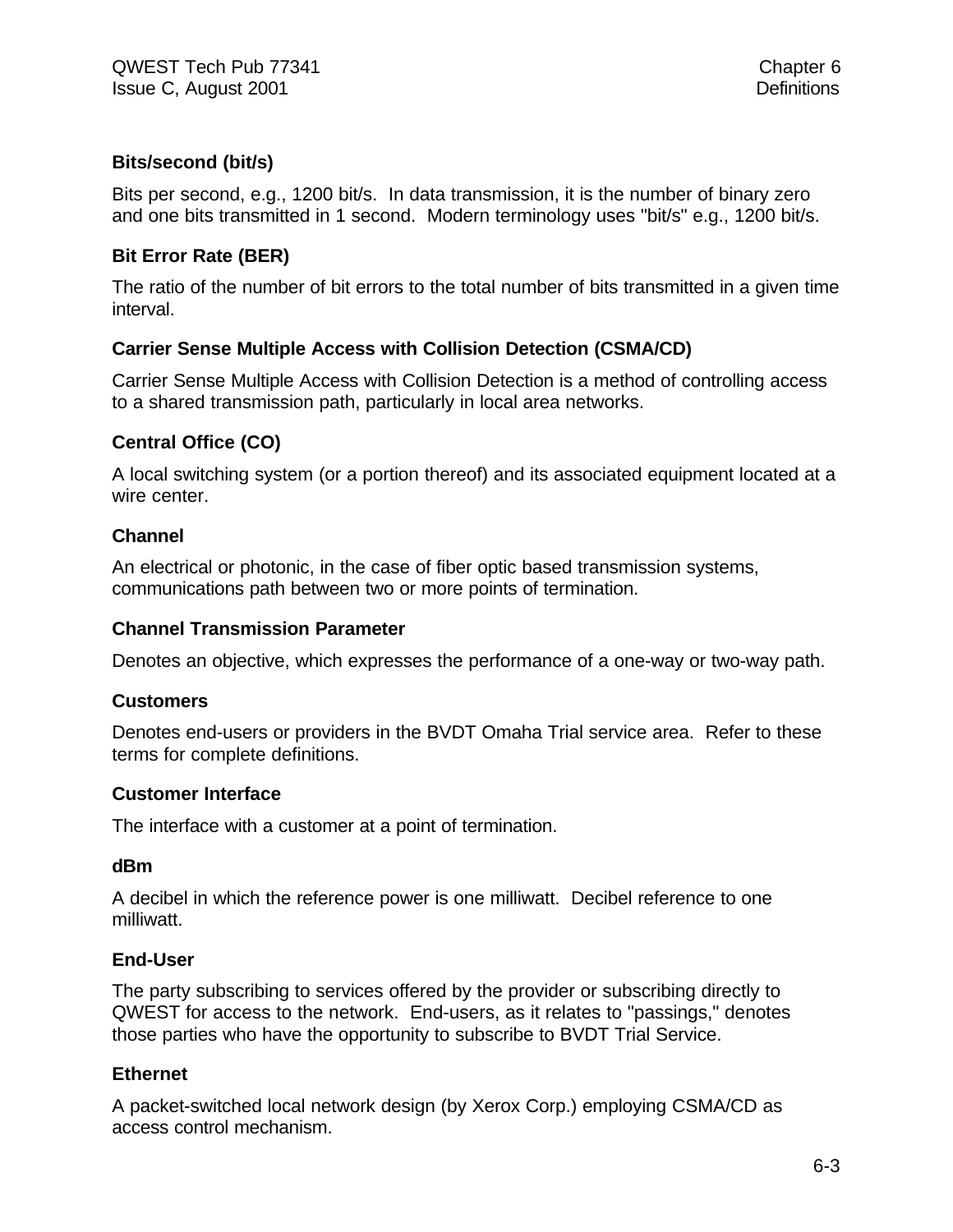## **Exchange**

A unit established by QWEST for the administration of communications service in a specified geographic area that usually embraces a city, town, or village and its environs.

## **Facilities**

Facilities are the transmission paths between the demarcation points serving customer locations, a demarcation point serving a customer location and a QWEST Central Office, or two QWEST offices.

## **Fiber Optic Terminal (FOT)**

The terminating or originating portion of a fiber optic system that performs both an electrical to optical conversion and a multiplexing function.

## **Frequency-Shift Keying (FSK)**

A form of frequency modulation in which the modulating wave (often a binary signal) shifts the output frequency between predetermined values and the output wave has no phase discontinuity.

## **Gain/Frequency Characteristic**

The change, plus or minus, in insertion loss or gain of a channel at specified frequencies.

## **Headroom**

The difference, in dB, between the operating level and the overload level.

## **Insertion Loss**

Insertion loss is the ratio (expressed in dB) of the power delivered to a specified load at the receiving interface by a specified source at the transmitting interface to the power delivered by the same source directly to an identical load.

## **Intermodulation Distortion**

A measure of the nonlinearity of a channel.

## **Jitter**

Random timing distortions of a digital signal, whereby the appearance of a pulse differs from where the pulse should occur relative to time.

## **Line**

The transport facility (cable pair or carrier channel) between the Central Office and Network Channel Interface.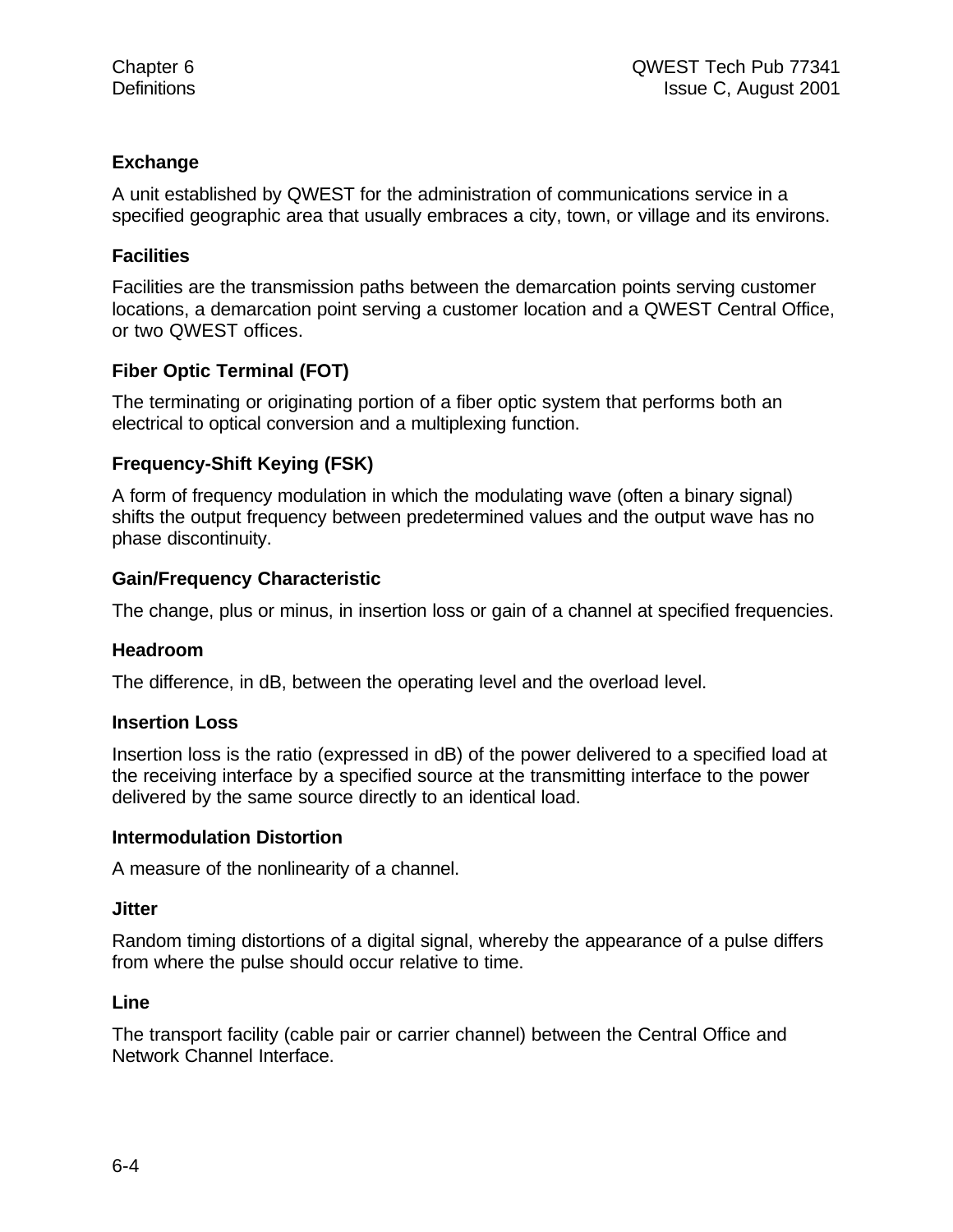## **Level 1 Gateway**

The origination point for all signals carried on the Basic Video Dialtone network. Video program channels are received from the providers and distributed throughout the service network for use by end-users.

## **Local Access and Transport Area (LATA)**

A geographic area for the provision and administration of communications service. It encompasses designated exchanges that are grouped to serve common social, economic and other purposes.

## **Local Area Network (LAN)**

Network permitting the interconnection and intercommunication of a group of computers, primarily for the sharing or resources such as data storage devices and printers.

## **Multiplexer (Mux)**

An equipment unit to multiplex, or do multiplexing: Multiplexing is a technique of modulating (analog) or interleaving (digital) multiple, relatively narrow bandwidth channels into a single channel having a wider bandwidth (analog) or higher bit-rate (digital). the term Multiplexer implies the demultiplexing function is present to reverse the process so it is not usually stated.

## **NTSC (National Television Systems Committee) Signal**

The standard North American television transmission signal format intended for the transmission of 525 line/60 field color or monochrome video and associated audio signals.

## **Network Channel (NC) Code**

The Network Channel (NC) code is an encoded representation used to identify both switched and non-switched channel services. Included in this code set are customer options associated with individual channel services, or feature groups and other switched services.

## **Network Channel Interface (NCI) Code**

The Network Channel Interface (NCI) code is an encoded representation used to identify five (5) interface elements located at a Point of Termination (POT) at a central office or at the Network Interface at a customer location. The Interface code elements are: Total Conductors, Protocol, Impedances, Protocol Options, and Transmission Level Points (TLP). (At a digital interface, the TLP element of the NCI code is not used.)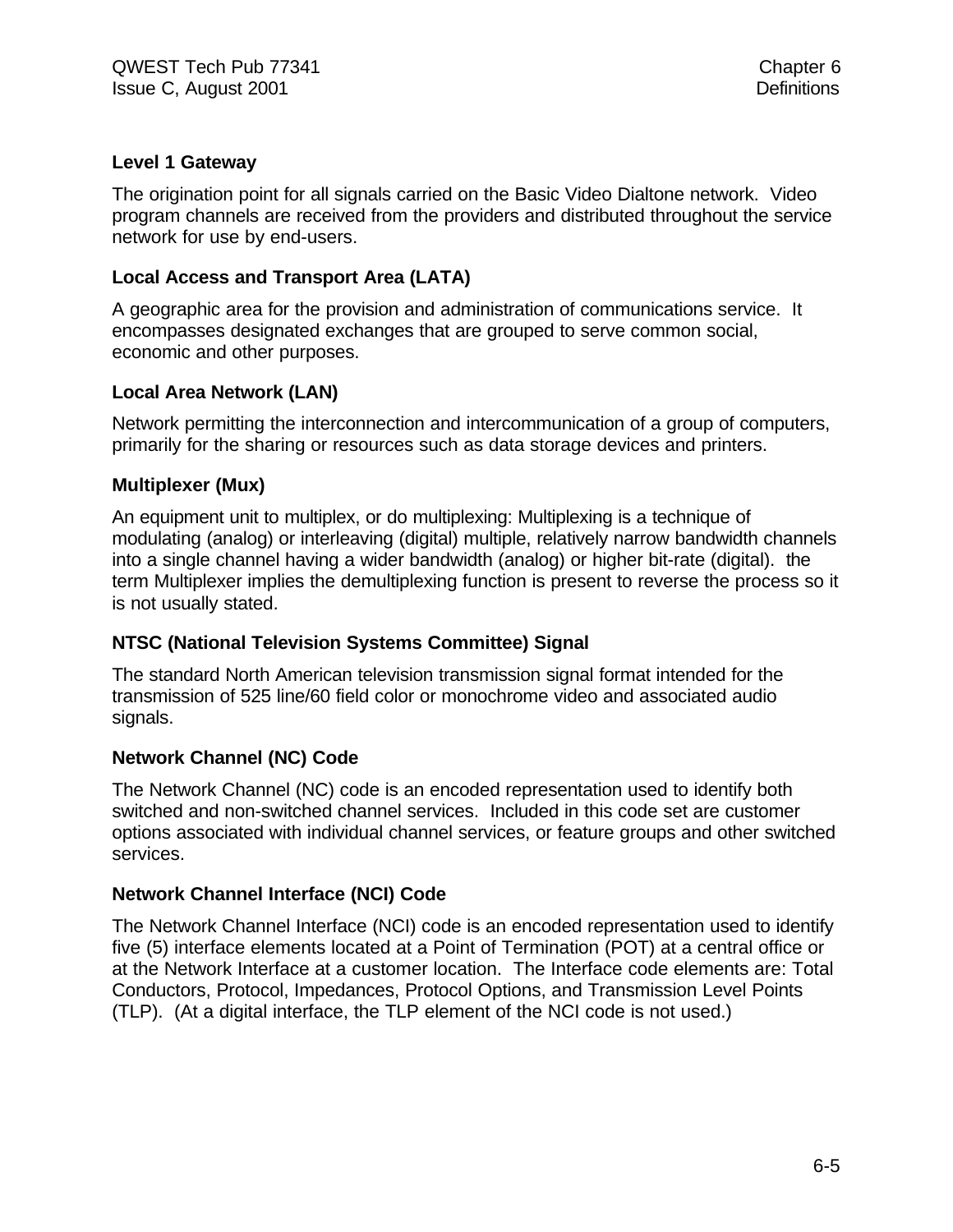## **Network Control Signaling**

The transmission of signals in the telecommunications system that perform functions such as supervision (control, status, and charge signals), address signaling (e.g. dialing), calling and called number identifications, rate of flow, service selection, error control, and audible tone signals (call-progress signals indicating reorder or busy conditions, alerting, coin denominations, coin-collect and coin-return tones) to control the operation of the telecommunications system.

## **Network Interface (NI)**

The point of demarcation on the customer's premises at which U S WEST's responsibility for the provision of service ends.

## **Offset Quaternary Phase-Shift Keying (O-QPSK)**

This is a four-phase shift keying digital modulation technique wherein the signal intervals overlap each other by 50%, which allows for a lower signal to noise ratio.

## **Ohm**

The unit of electric resistance.

## **Phase Difference, Stereo**

The phase difference at a given frequency between one channel of a stereo pair, used as a reference, and the other.

## **Phase Jitter**

Intermittent, random displacements in time of digital bits, from their ideal placement in time.

## **Point of Termination (POT)**

The physical telecommunications interface that establishes the technical interface, the test point(s), and the point(s) of operational responsibility. (See Network Interface).

## **Protocol**

The rules for communication system operation which must be followed

## **Protocol Code**

The Protocol (character positions 3 and 4 or the Network Channel Interface [NCI] Code) is a two-character alpha code that defines requirements for the interface regarding signaling and transmission.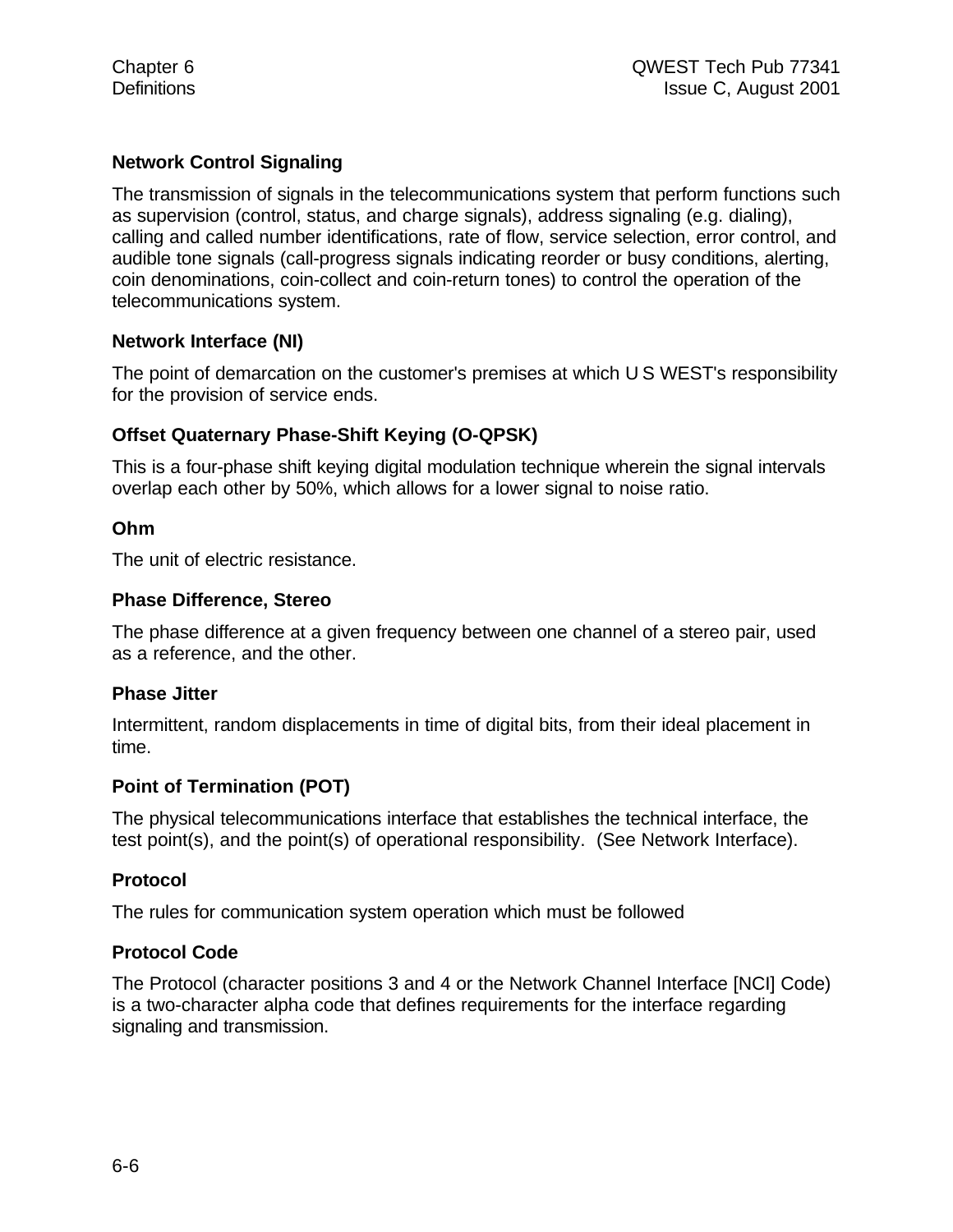## **Provider**

The party, including, but not limited to, information providers, video programmers, and enhanced video gateway providers, who orders BVDT Omaha Trial Service to transport analog or digital signals to their subscribers. The provider must be lawfully permitted to provider service in the BVDT Omaha Trial service area.

## **Pulse Code Modulation (PCM)**

A type of modulation wherein the waveform of each channel is sampled many times per second in sequence. The amplitude of each sample is then encoded into a binary code and transmitted to the distant end where the pulse train is decoded and distributed to each channel in the exact time sequence to reproduce the original waveform of the channel.

## **Quadrature Amplitude Modulated (QAM)**

Two carriers are modulated and then added together; one carrier is a sine wave and the other a cosine wave that are 90° apart. In order to get the appropriate signal point in this form of modulation, the X-axis is modulated by the cosine wave while the Y-axis is modulated by the sine wave. The two signals are then combined and transmitted on the carrier line.

## **Quadrature Partial Response (QPR)**

The quadrature addition of the two partial response signals is expressed as:

 $s(t) = v_1 \sin{\omega_c t} + v_0 \cos{\omega_c t}$ 

The effect of the partial response coder is to produce three levels from a binary input. The resulting QPR signal lishaw1@qwest.com constellation is a 3 x 3 rectangle with nine states. QPR implementation is similar to QAM with the main differences being in the filtering and detection. After final filtering in the QPR demodulation, the *I* and *Q* baseband signals are independently detected using the partial response detection technique. 9 QPR achieves a 2-bit/s/Hz efficiency.

## **Return Loss**

Denotes a measure of the similarity between the two impedances at the junction of two transmission paths. The higher the return loss, the higher the similarity.

## **Signal-To-Noise Ratio (S/N Ratio)**

The ratio of the signal power to the noise power at a given point in a given system (usually expressed in decibels).

## **SONET**

Synchronous Optical Network (SONET): A standard providing electrical and optical specifications for the physical and higher layers, the first stage of which is at 51.84 Mbit/s, the Optical Channel 1 (OC1) level. Other rates, defined as OCn where n=3 through a number not yet firm, are possible.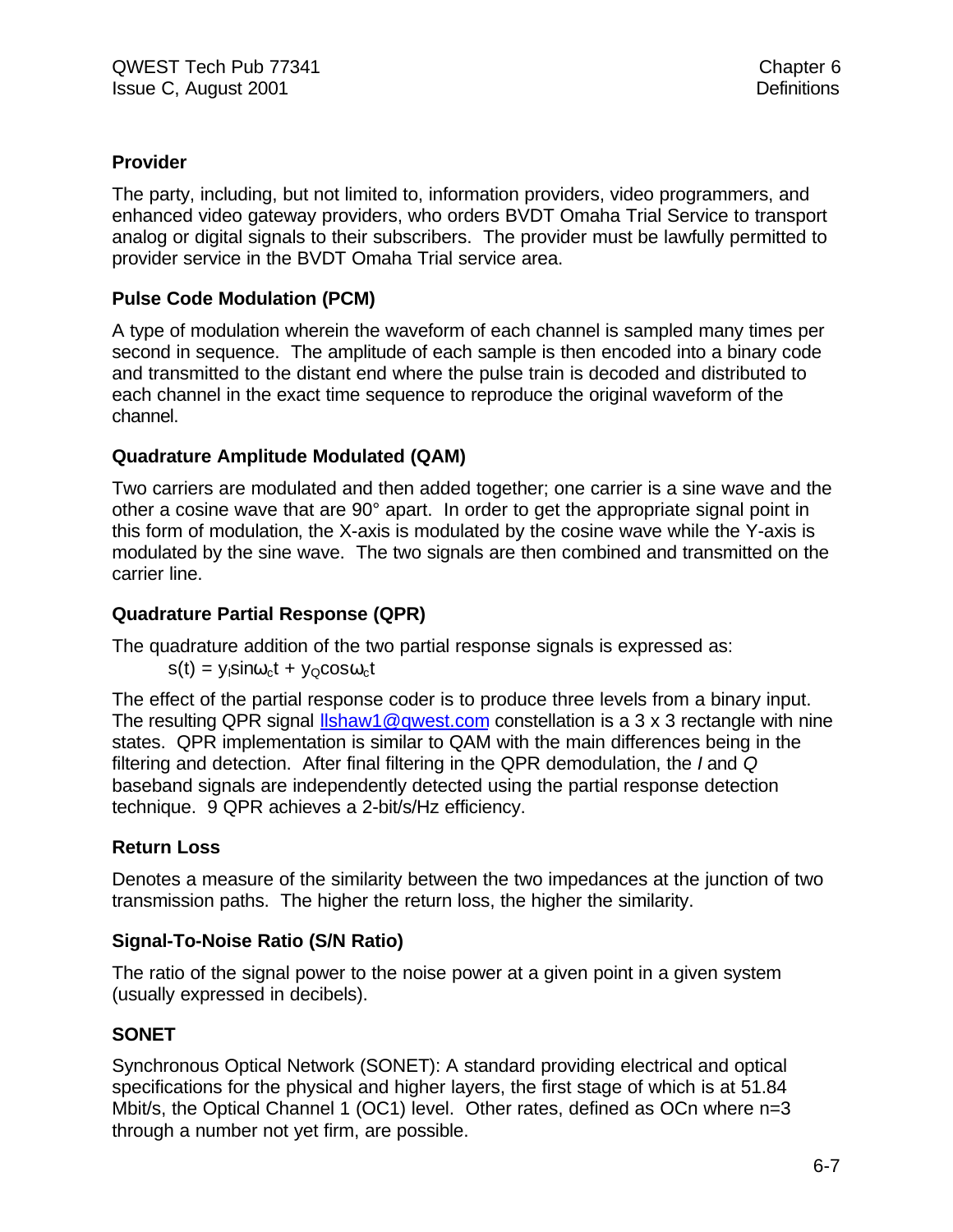## **Synchronous Transmission**

A transmission process such that between any two significant instants in the overall bitstream there is always an integral number of unit intervals.

## **Transmission Path**

Denotes a path capable of transporting signals within the range of the service offering. A transmission path is comprised of physical or derived facilities consisting of any form or configuration of plant typically used in the telecommunications industry.

## **Transmission Service Channel**

A one-way transmission path between two designated points.

## **Transparent LAN Service (TLS)**

A basic transport element designed to extend islands of Local Area Networks (LANs) across a limited geographic area (within a LATA and single Wire Center).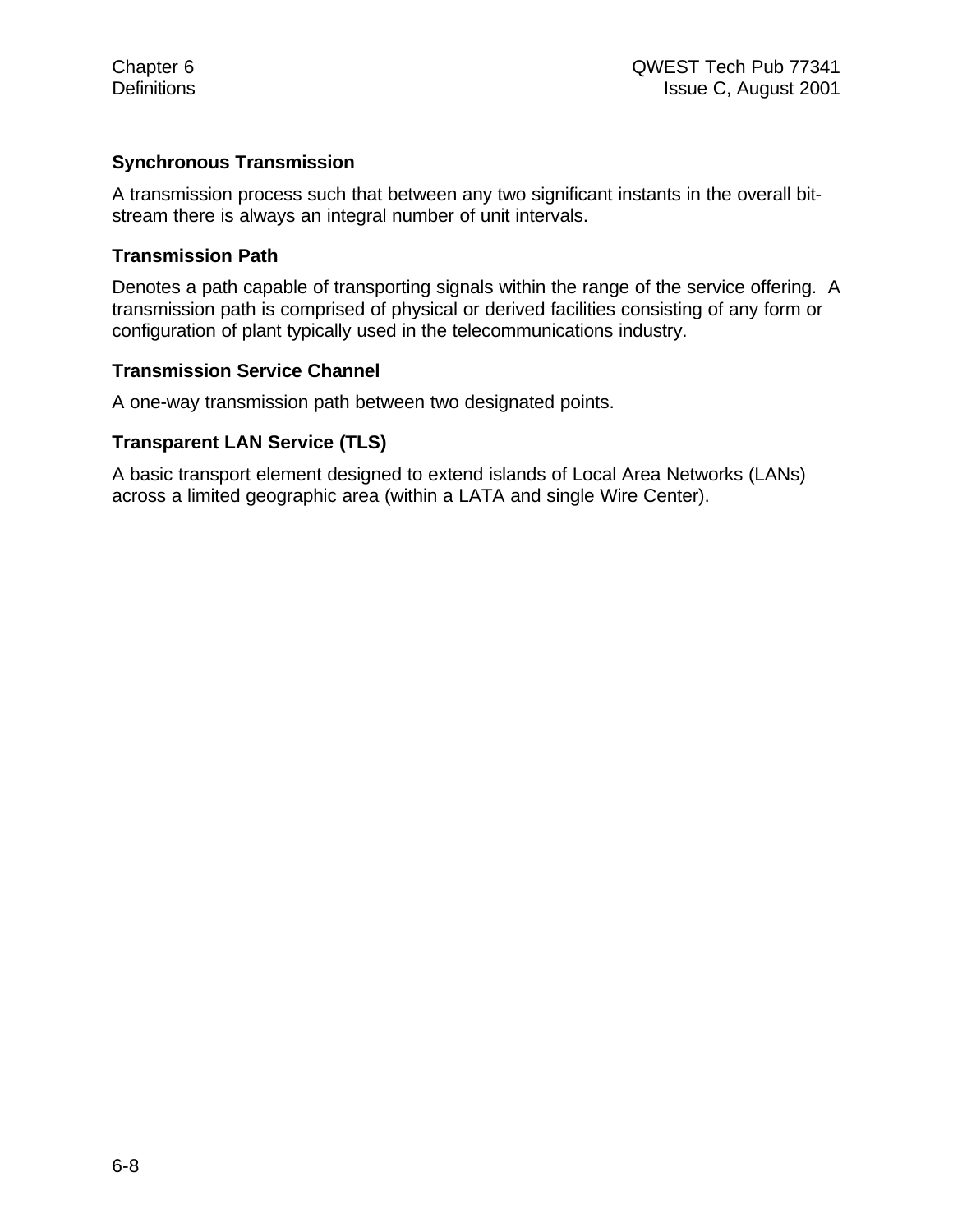## **7. References**

## **7.1 American National Standards Institute/Institute for Electrical and Electronic Engineers (ANSI/IEEE) Documents**

- ANSI/EIA/TIA-250-C-1989 *Electrical Performance Standard for Television Transmission Systems*, January 4, 1990.
- ANSI/IEEE 802.3-1993 Information Technology -*Local and Metropolitan Area Networks - Part 3: Carrier Sense Multiple Access with Collision Detection (CSM/CD) Access Method and Physical Layer Specifications,* 1993.
- ANSI/ISO/IEC CD 13818-1 *Moving Pictures Experts Group (MPEG-2) Systems Committee Draft,* June 1, 1994.
- ANSI T1.223-1991, Telecommunications - *Information Interchange Structure and Representation of Network Channel (NC) and Network Channel Interface (NCI) Codes for the North American Telecommunications System.*

## **7.2 Telcordia Technical Advisory**

TA-NWT-000436 *Digital Network Synchronization Plan*, Issue 2, June 1993.

## **7.3 Telcordia Technical References**

TR-NWT-000253 *Synchronous Optical Network (SONET) Transport Systems: Common Generic Criteria*, Issue 2, December 1991.

## **7.4 National Cable Television Association (NCTA) References**

| <b>International Standard Book</b> | NCTA Recommended Practices for Measurements on<br>Cable      |
|------------------------------------|--------------------------------------------------------------|
| Number 0-940272-17-2               | Television Systems, Second Edition, Part 1, October<br>1993. |

## **7.5 QWEST Communications Network Disclosure Document**

| Network Disclosure News No. 121 | Video Dial Tone (VDT) Analog System -<br>Broadband Network Interfaces, August 1, 1993.         |
|---------------------------------|------------------------------------------------------------------------------------------------|
| Network Disclosure News No. 176 | Video Dial Tone (VDT) Digital System -<br>Quadrature Partial Response (QPR), August 1,<br>1994 |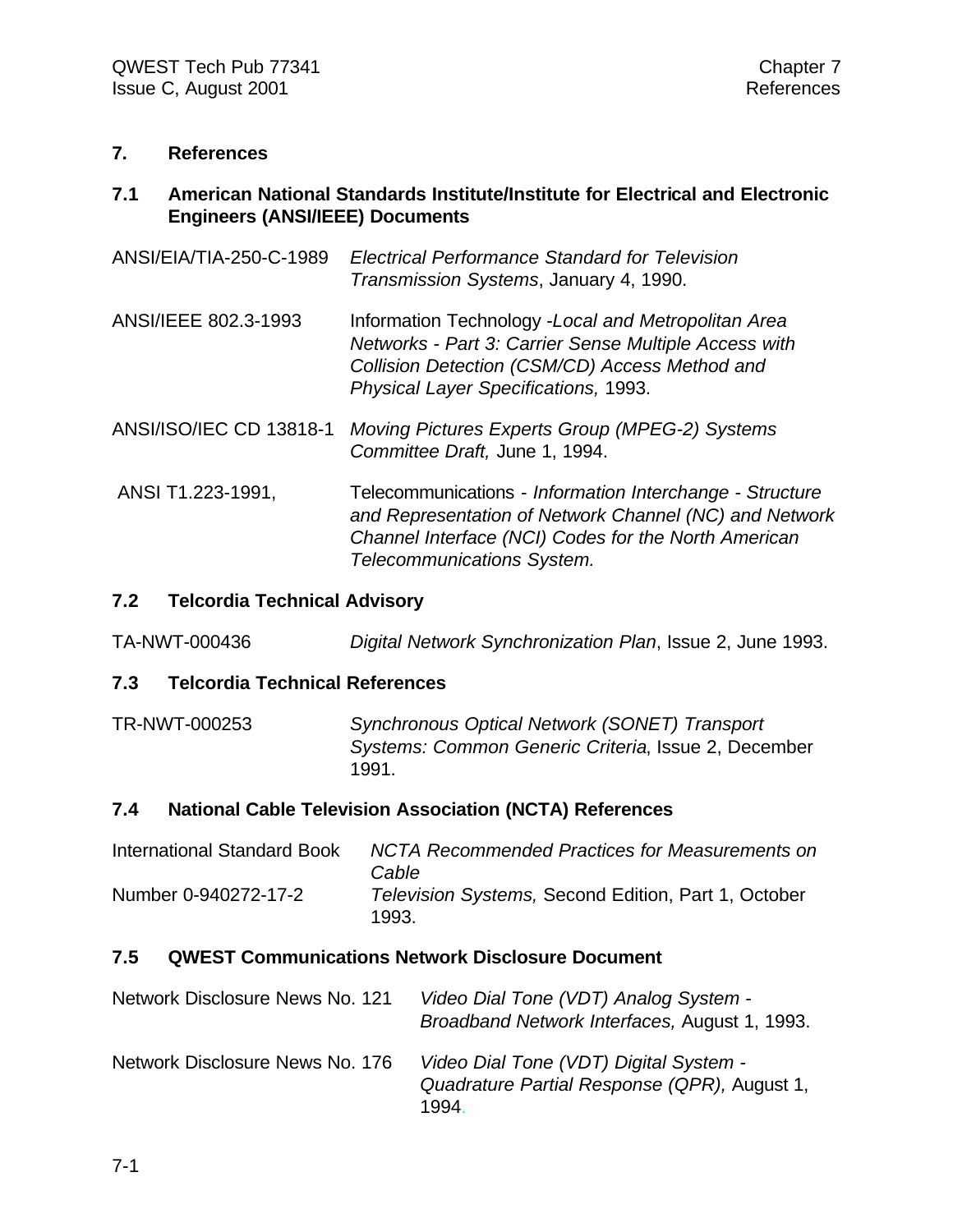Network Disclosure News No. 217 *Video Dial Tone (VDT) Digital System -*

*Broadband Network Interfaces,* April 19, 1995.

## **7.6 Xerox Systems Institute References**

*The Ethernet - A Local Area Network - Data Link Layer and Physical Layer Specifications*, Version 2.0, 1982 Part Number: XNS-018211

## **7.7 Document Ordering Information**

All documents are subject to change and their citation in this document reflects the most current information available at the time of printing. Readers are advised to check status and availability of all documents.

Those who are not QWEST employees may order;

American National Standards Institute (ANSI) documents from:

American National Standards Institute Attn: Customer Service 11 West 42nd Street New York, NY 10036 Phone: (212) 642-4900 Fax: (212) 302-1286

ANSI has a catalog available which describes their publications.

ANSI/IEEE documents may be obtained from:

Global Engineering Documents 2805 McGraw Avenue Irvine, CA 92714 Phone: (800) 854-7179 Fax: (714) 261-7892

Telcordia documents from:

Telcordia Customer Relations 8 Corporate Place, PYA 3A-184 Piscataway, NJ 08854-4156 Fax: (908) 336-2559 Phone: (800) 521-CORE (2673) (U.S. and Canada) Phone: (908) 699-5800 (Others) Web: www.telcordia.com